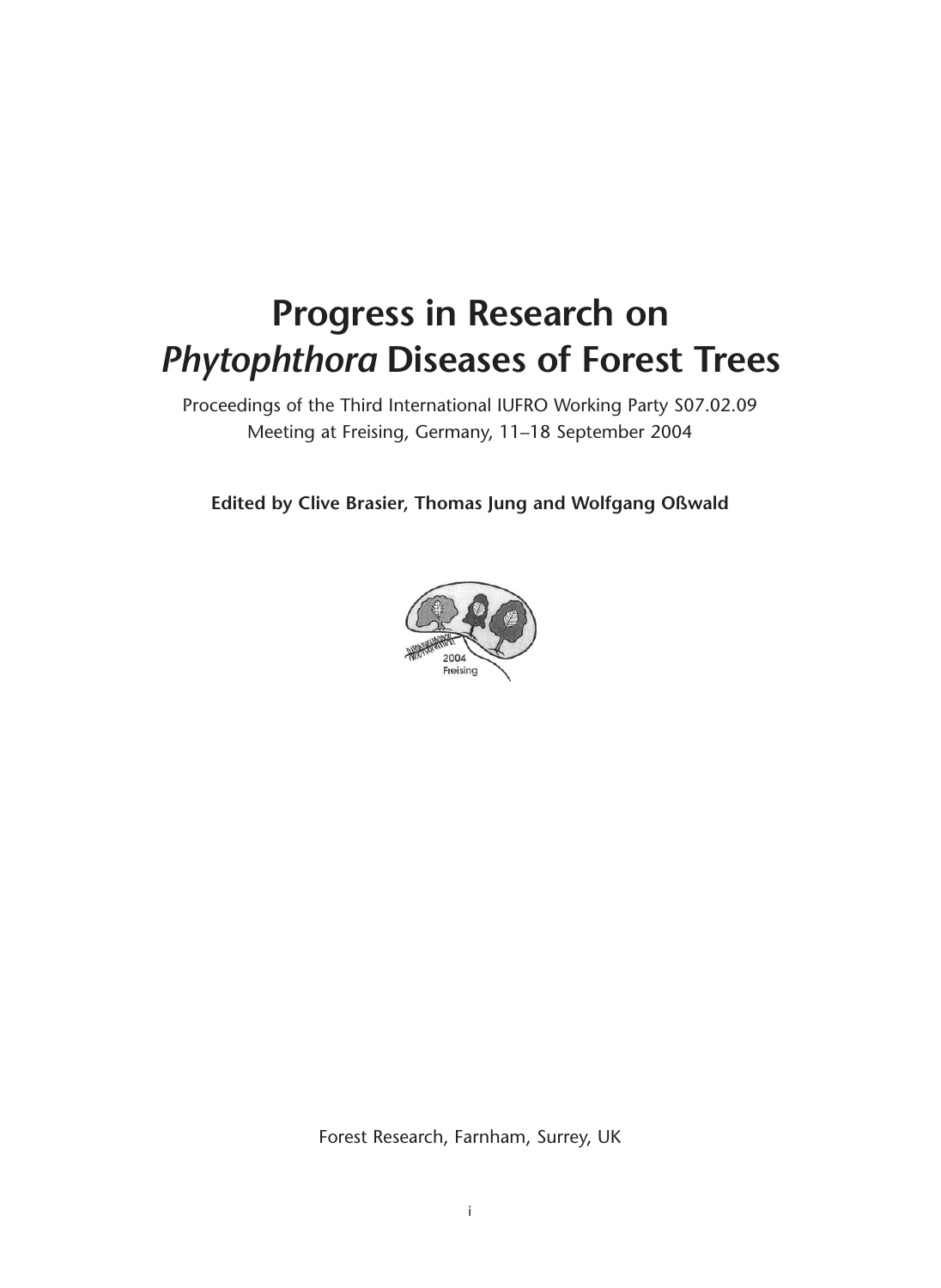© Crown Copyright 2006

Applications for reproduction of any part of this publication should be addressed to: HMSO, Licensing Division, St Clements House, 2–16 Colegate, Norwich NR3 1BQ

First published December 2006 by Forest Research Alice Holt Lodge, Farnham, Surrey GU10 4LH, UK

ISBN 0 85538 721 1

Brasier, Clive, Jung, Thomas and Oßwald, Wolfgang, Eds (2006) Progress in Research on *Phytophthora* Diseases of Forest Trees Forest Research, Farnham i–vi and 1–182 pp.

**Keywords:** disease: control, management, monitoring, resistance, spread; ecology; epidemiology; forests; host range; invasive pathogens; molecular diagnostics; molecular variation; phenotypic variation; *Phytophthora* spp.; *Phytophthora alni*; *Phytophthora kernoviae*; *Phytophthora lateralis*; *Phytophthora pseudosyringae*; *Phytophthora ramorum*; sudden oak death; taxonomy

Printed in the United Kingdom by Colourgraphic Arts, Bordon, Hampshire GU35 9QE, UK

Enquiries relating to this publication should be addressed to: Clive Brasier Forest Research Alice Holt Lodge Farnham Surrey GU10 4LH UK

**Front cover:** Crown of a *Fagus sylvatica* tree, killed by the invasive *Phytophthora kernoviae*, photographed in June 2006 in Cornwall, UK. **Back cover:** External bleeding on *Fagus sylvatica* tree infected with *Phytophthora kernoviae*. (Photos: Alistair Whybrow, Forest Research)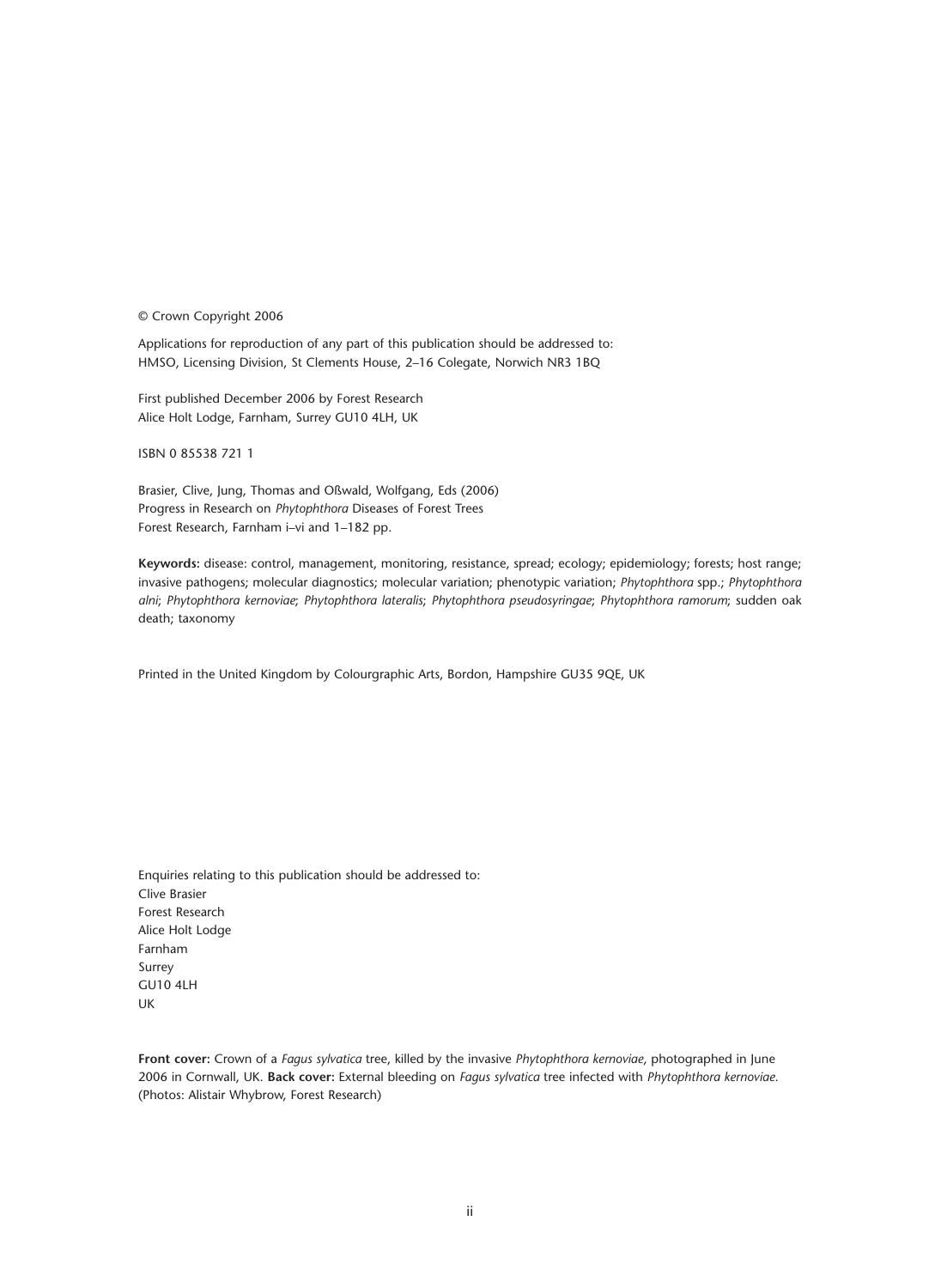## **Contents . . . . . . . . . . . . . . . . . . . . . . . . . . . . . . . . . . . . . . . . . . . . . . . . . . . . . . . . . . . . . . . . . . . . . . . . .** Page

|                   | C.M.Brasier, T.Jung and W.Oßwald                                                                                                  | $\overline{1}$ |
|-------------------|-----------------------------------------------------------------------------------------------------------------------------------|----------------|
|                   | <b>Regional overviews</b>                                                                                                         |                |
| $\mathbf{1}$      | Recent developments in Phytophthora diseases of trees and natural ecosystems in Europe<br>C.M.Brasier and T.Jung                  | 5              |
| $\overline{2}$    | E.M.Goheen and E.M.Hansen                                                                                                         | 17             |
|                   | Management and monitoring of Phytophthora ramorum                                                                                 |                |
| 3                 | E.M.Goheen, A.Kanaskie, E.Hansen, M.McWilliams, N.Osterbauer and W.Sutton                                                         | 23             |
| 4                 | Survival of Phytophthora ramorum in infected leaf tissue at the<br>E.J.Fichtner, S.C.Lynch and D.M.Rizzo                          | 25             |
| 5                 | S.W.Oak, W.D.Smith and B.M.Tkacz                                                                                                  | 28             |
| 6                 | Early detection and rapid response protocol for plants infected with<br>K.O.Britton                                               | 31             |
| 7                 | N. Schenck, C. Husson, C. Saurat, S. Rose and L. Laugustin                                                                        | 37             |
| 8                 | M.Garbelotto                                                                                                                      | 39             |
| 9                 | The search for the origin of <i>Phytophthora ramorum: a</i> first look in Yunnan Province<br>E.M. Goheen, T.L.Kubisiak and W.Zhao | 43             |
|                   | Management, monitoring and ecology of Phytophthora cinnamomi, P. lateralis and P. alni                                            |                |
| 10                | Management of Phytophthora dieback in urban woodlands in Perth, Western Australia<br>I.J.Colquhoun and C.P.Dunne                  | 47             |
| 11                | Rates of disease extension of Phytophthora cinnamomi in the jarrah forest bioregion<br>G.Strelein, L.W.Sage and P.A.Blankendaal   | 49             |
| $12 \overline{ }$ | Monitoring effectiveness of vehicle washing to decrease spread of<br>D.J.Goheen, K.Mallams, E.M.Hansen and F.Betlejewski          | 53             |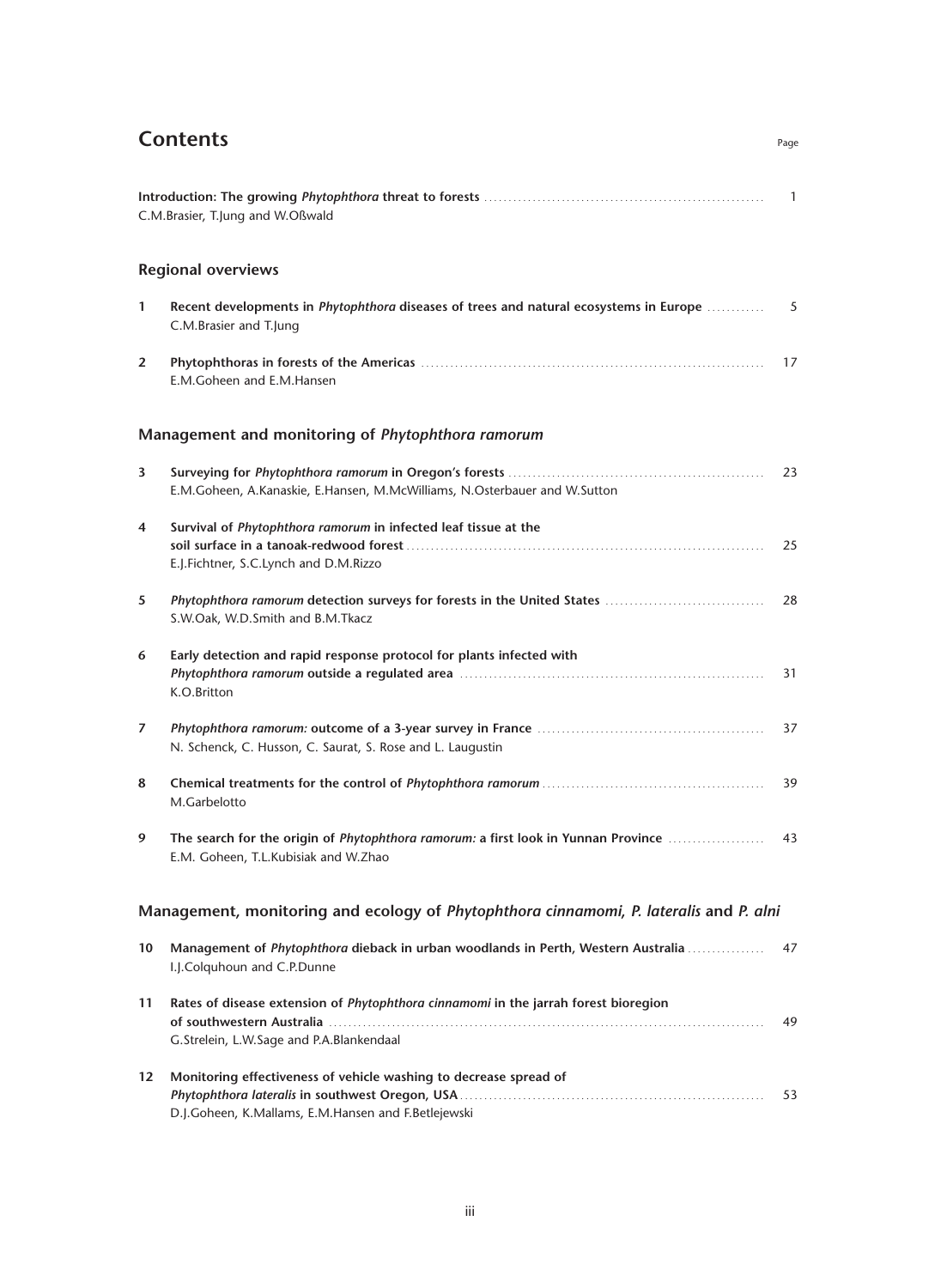| 13 | Spread of alder Phytophthoras in the Spreewald biosphere reserve and<br>J.Schumacher                                                                                                         | 56 |
|----|----------------------------------------------------------------------------------------------------------------------------------------------------------------------------------------------|----|
| 14 | Management strategies for the Phytophthora root and collar rot<br>T.Jung and M.Blaschke                                                                                                      | 61 |
|    | Resistance, host range and pathogenesis                                                                                                                                                      |    |
| 15 | In vitro susceptibility of leaves and fruits of Mediterranean shrubs to Phytophthora ramorum<br>E.Moralejo, M.Puig, J. A. García and E.Descals                                               | 69 |
| 16 | Sporulation potential of Phytophthora ramorum on detached leaves of some                                                                                                                     | 75 |
|    | S. Denman, E. Orton, S.A. Kirk and C.M. Brasier                                                                                                                                              |    |
| 17 | Interactions of Phytophthora ramorum with two native Californian trees:<br>D.Hüberli, Z.Afzal-Rafii, R.S.Dodd, V.Douhovnikoff, T.Y.Harnik, M.Meshriy, L.Miles,<br>K.Reuther and M.Garbelotto | 79 |
| 18 | Physiological investigations on juvenile Alnus glutinosa inoculated with                                                                                                                     |    |
|    | C. Clemenz, F. Fleischmann, K-H. Häberle, R. Matyssek and W. F. Oßwald                                                                                                                       | 84 |
| 19 | Potential involvement of a cinnamyl alcohol dehydrogenase of Quercus suber<br>A.C.Coelho, C.Fonseca, M.Horta, D.Neves and A.Cravador                                                         | 88 |
| 20 | Suppression of Phytophthora cinnamomi by the root exudates of Acacia pulchella<br>A.U. Jayasekera, J.A. McComb, B.L. Shearer and G.E.St.J. Hardy                                             | 92 |
| 21 | J.Frampton, D.M.Benson, J.Li, A.Braham, E.Hudson and K.M.Potter                                                                                                                              | 95 |
| 22 | Phytophthora citricola root infection of European beech under the influence<br>F. Fleischmann and W. Oßwald                                                                                  | 96 |
| 23 | Infection and colonization of susceptible and resistant Port-Orford-cedar<br>E.Oh and E.M.Hansen                                                                                             | 99 |
| 24 | Field survival of Phytophthora lateralis resistant and susceptible of Port-Orford-cedar families  104<br>R.A.Sniezko, S.Kolpak, E.M.Hansen, D.Goheen, L.Elliott and P.A.Angwin               |    |
|    | <b>Ecology and aetiology</b>                                                                                                                                                                 |    |

| 25 New associations of <i>Phytophthora</i> species in central and eastern US oak ecosystems <i>manumeral</i> 111 |  |
|------------------------------------------------------------------------------------------------------------------|--|
| Y. Balci, S. Balci, J. Eggers, W. L. MacDonald, K. W. Gottschalk, J. Juzwik and R. Long                          |  |
|                                                                                                                  |  |
| L.B.Orlikowski, T.Oszako, B.Duda and G.Szkuta                                                                    |  |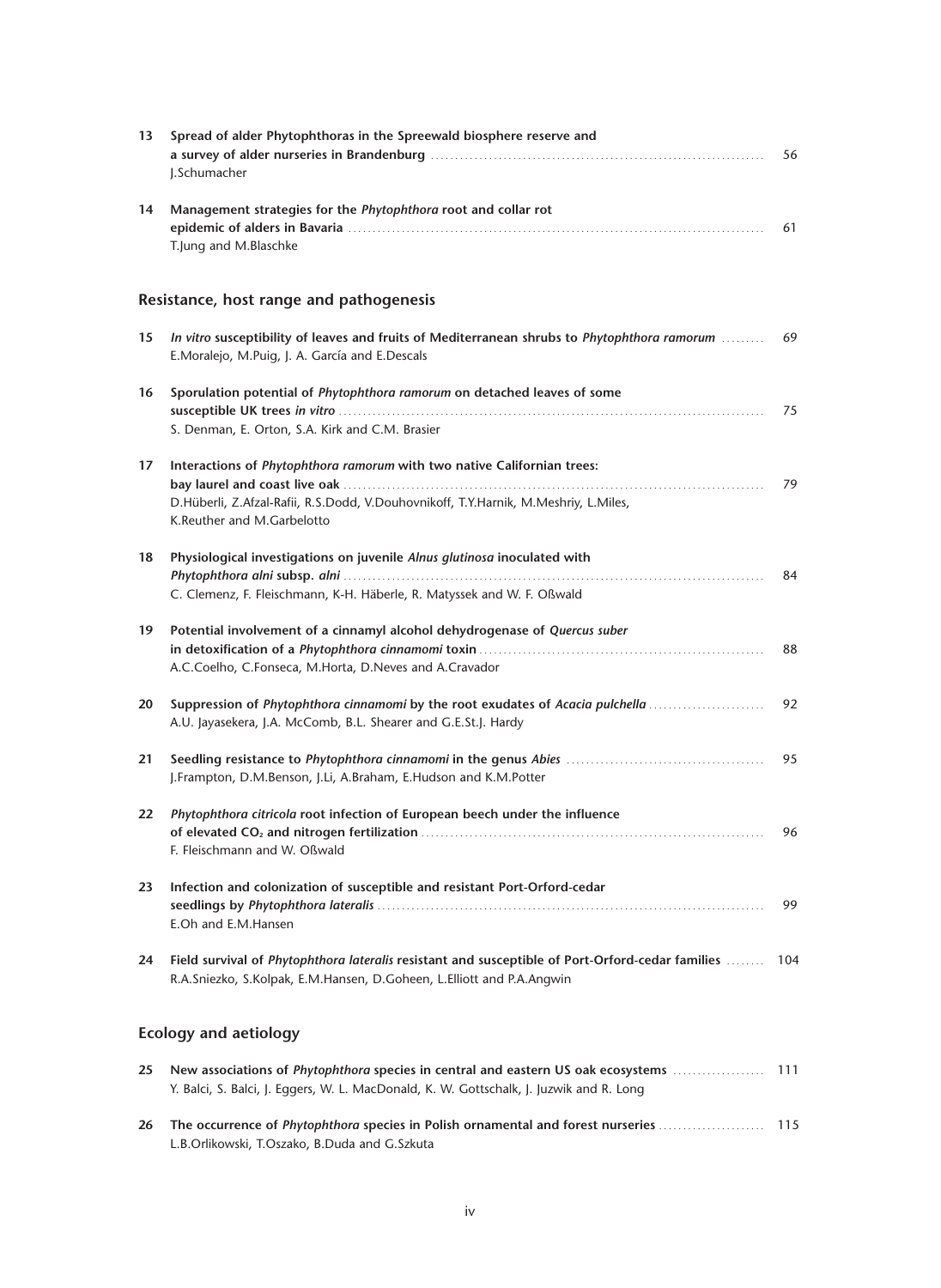| 27              | J.F.Webber, J.Rose and S.Denman                                                                                                                                     | 119 |
|-----------------|---------------------------------------------------------------------------------------------------------------------------------------------------------------------|-----|
| 28              | Tree hosts of aerial Phytophthora infections with particular reference to<br>A.Brown, C.Brasier, S.Denman, J.Rose, S.Kirk and J.Webber                              | 122 |
| 29              | Phytophthora-caused cankers as precursors to death of European beech in North America<br>G.W.Hudler, S.Jensen-Tracy, H.Griffiths, B.Sundick, A.Nelson and G.Weiland | 126 |
| 30              | Phytophthora root and collar rot and aerial bleeding cankers of European beech in Bavaria<br>T.Jung                                                                 | 129 |
| 31              | Collar rot of Fagus sylvatica caused by Phytophthora cambivora: damage,<br>G.Hartmann, R.Blank and A.Kunca                                                          | 135 |
| 32 <sub>2</sub> | Aetiology and distribution of Phytophthora kernoviae and P. ramorum stem lesions<br>A.Brown, C.Brasier and J.Webber                                                 | 139 |
| 33              | A decline of beech trees caused by Phytophthora pseudosyringae in central Italy<br>G.Diana, A.Pane, F.Raudino, D.E.L.Cooke, S.O.Cacciola and G.Magnano di San Lio   | 142 |
| 34              | First data on the occurrence of Phytophthora cinnamomi on pedunculate oak in Poland<br>T.Oszako, L.B.Orlikowski and G.Szkuta                                        | 145 |
| 35              | Phytophthora root rot as the main factor in oak decline in southern Spain<br>M.E.Sánchez, M.A.Romero, P.Caetano, R.M.Navarro and A.Trapero                          | 149 |
| 36              | D.W.Fulbright, J.Jacobs, S.Stadt, M.Catel, A.M.Vettraino and A.Vannini                                                                                              | 155 |
|                 | Molecular and phenotypic variation in <i>Phytophthora</i> populations                                                                                               |     |
| 37              | J.Bakonyi, Z.Á.Nagy and T.Érsek                                                                                                                                     | 159 |
| 38              | Development of PCR tests to detect the hybrid Phytophthora causing alder<br>R.loos, C.Husson, B.Marçais and P.Frey                                                  | 163 |
| 39              | Differences in phenotypic stability and adaptive variation between the main European<br>C.Brasier, S.Kirk and J.Rose                                                | 166 |
| 40              | Investigating the global population structure of Phytophthora ramorum<br>M.Garbelotto, K.Ivors, P.Bonants, C.Fung, E.Verstappen and A.Wagner                        | 174 |
| 41              | A.M.Vettraino and A.Vannini                                                                                                                                         |     |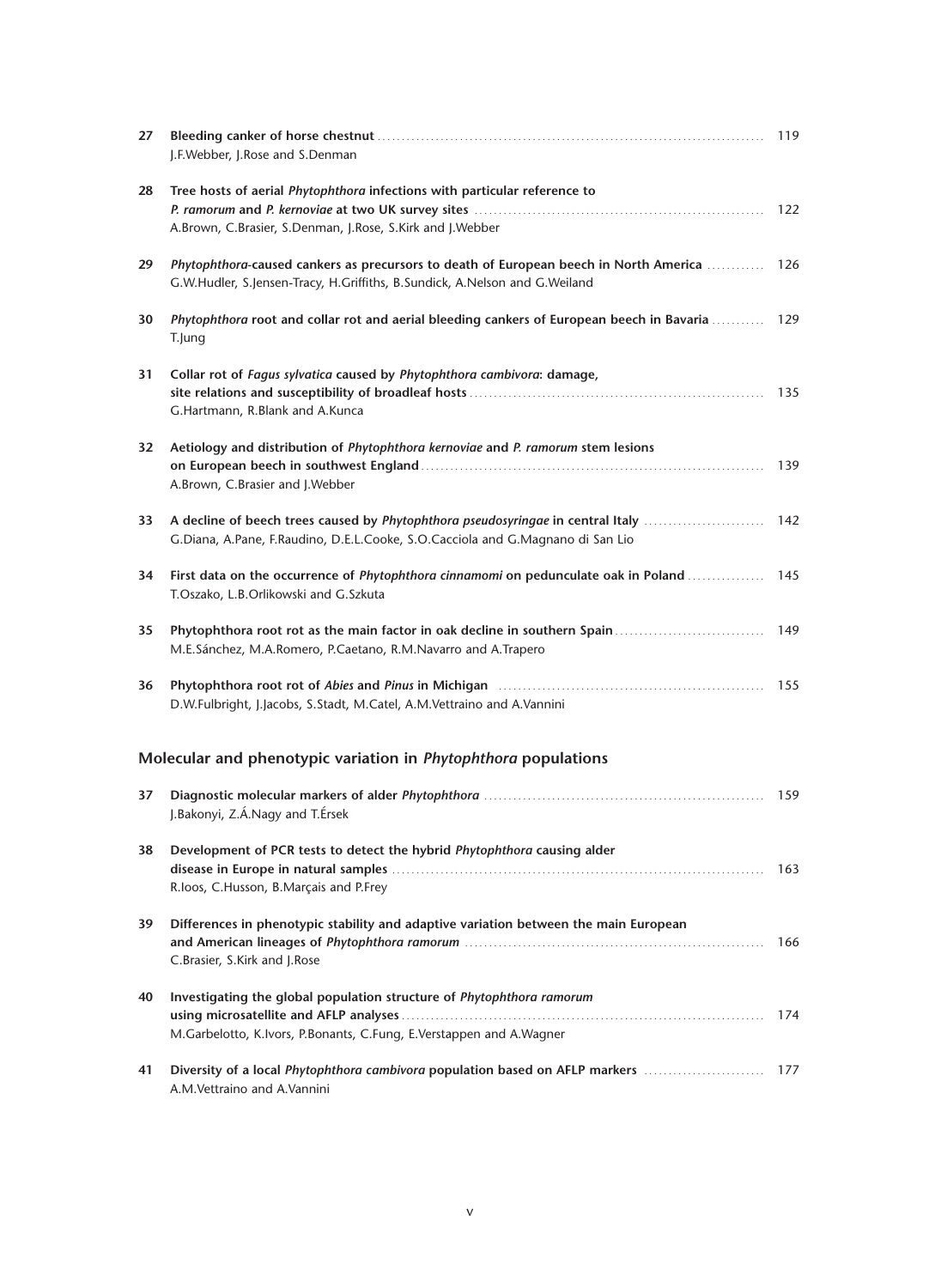#### **Poster Presentations**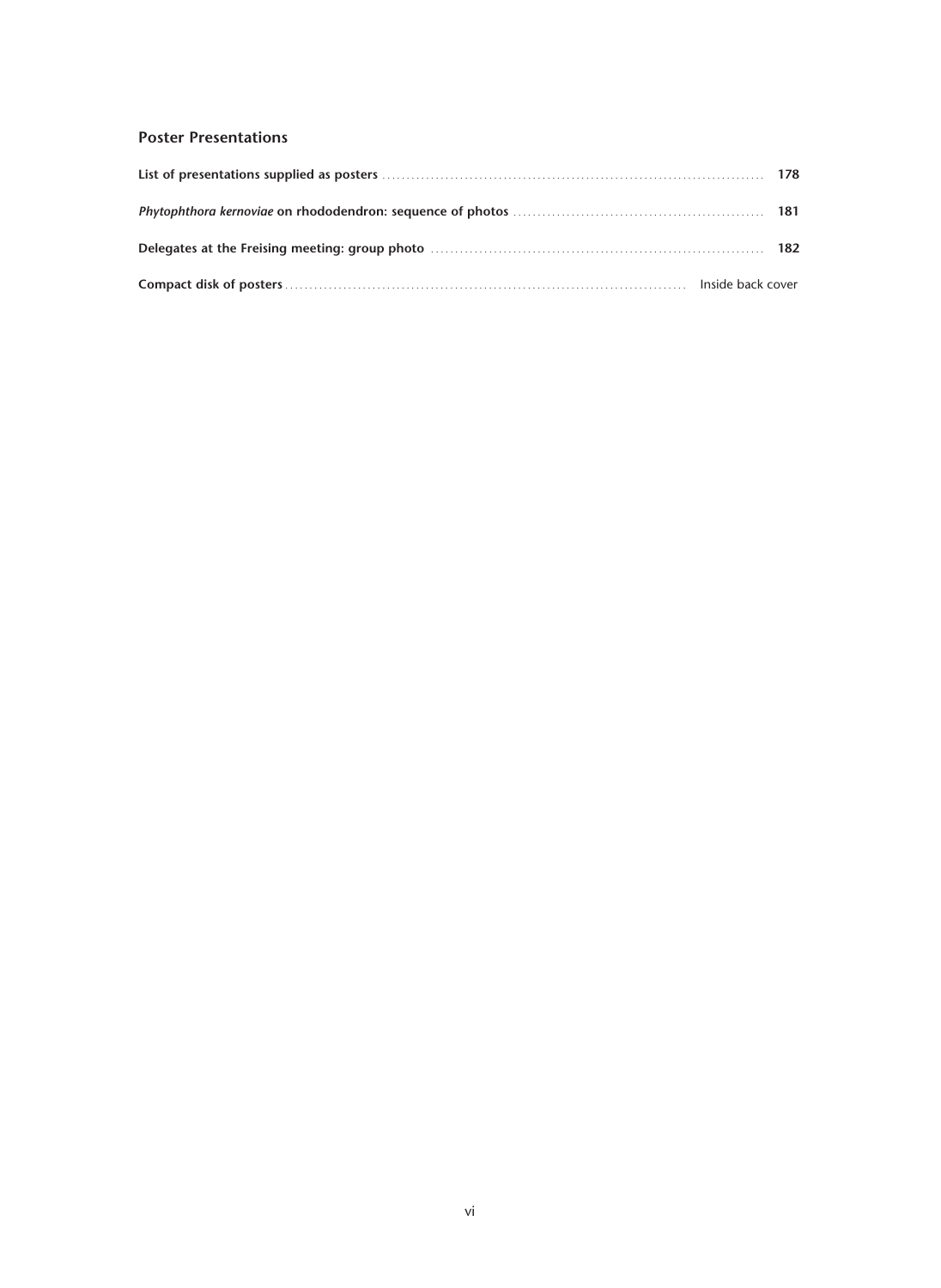# **Recent developments in** *Phytophthora* **diseases of trees and natural ecosystems in Europe**

### Clive Brasier<sup>a\*</sup> and Thomas Jung<sup>b</sup>

**<sup>a</sup>** Forest Research, Farnham, Surrey GU10 4LH, UK

**<sup>b</sup>** Bavarian State Institute of Forestry, D-85354 Freising, Germany

Present address: www.tree-diseases.com; Thomastrasse 75, D-83098 Brannenburg, Germany

**\***Correspondence: clive.brasier@forestry.gsi.gov.uk

#### **Introduction**

*Phytophthora* diseases of trees is a fast moving field: considerable research progress and further unexpected disease developments have occurred since our last European review of 2001 (see Brasier and Jung, 2003). These developments include accumulating evidence that Phytophthoras are spreading from infested nursery stock into forests; advances in the taxonomy and phylogeny of European forest Phytophthoras; an upsurge in *Phytophthora* activity on European beech and sycamore; surveys of *Phytophthora* populations on chestnut and oaks; and elucidation of a possible mechanism of pathogenesis of *P. cinnamomi.* Developments on the 'sudden oak death' front include the spread of *P. ramorum* onto trees; progress in assessing the potential host range of *P. ramorum* on European tree species; characterisation of EU and US populations of *P. ramorum* for phenotypes and isozymes; further elucidation of the *P. ramorum* breeding system; and the discovery of another new 'aerial' invasive, *P. kernoviae,* in the UK. Here we review these developments and consider some of their implications.

#### **Growing biosecurity threat posed by invasive Phytophthoras: the spread from nurseries into forests**

A growing threat to European forests – and forests around the world – is the introduction and dissemination of non-native Phytophthoras by the international plant trade and their spread from nurseries into forests, natural ecosystems or parks and gardens on outplanted nursery and semi-mature tree stock. This problem is exacerbated by only limited commitment from trade and plant health regulators, such as the World Trade Organisation (WTO), the European Community and government agencies, to address a fundamental flaw in current international plant health protocols. Namely that the protocols are based on lists of named organisms most of which have already 'escaped' from their centres of origin, and fail to cover an estimated 80% of unknown or unescaped threat organisms (Brasier, 2005). The result has been trade loopholes that allow the movement and introduction of previously unknown pathogens, including Phytophthoras. The present international situation could reasonably be

considered the institutional promotion of biosecurity risk through lack of adequate recognition of the problem and, therefore, neglect. The problem is further exacerbated by the rapidly expanding international trade in plants, and by a lack of awareness of the risks within the forest and horticultural industries.

The link between *Phytophthora* infested nursery stock and damage to forests in Europe was discussed in our last review (Brasier and Jung, 2003). Since then, further evidence has emerged. Retrospectively it is difficult – indeed often impossible – to provide direct evidence of a link to a nursery or an introduction long after the event. The first 'proof' that an epidemic in a natural ecosystem has been caused by distribution of infested nursery stock has come from an investigation of riparian and forest alder ecosystems (Jung and Blaschke, 2004; and Chapter 14). Other direct evidence has come from studies of disease situations in alder, beech and oak forests in Germany. These examples are covered by the different studies of Schumacher *et al.,* Jung and Hartmann *et al.* in this publication (Chapters 13, 30 and 31).

Circumstantial evidence for the link is provided by (1) the recent spread across Europe via the nursery trade of *P. ramorum* (see below); (2) the apparent spread of *P. ramorum* and *P. kernoviae* sp. nov., presumably from outplanted rhododendrons or other nursery stock, on to trees in Cornwall, UK and in the Netherlands; (3) ubiquitous infestation of beech seedlings grown in nursery fields in Germany with *P. cambivora, P. citricola, P. cactorum* and *P. gonapodyides* (Jung *et al.,* 2005; Jung, 2005 and Chapter 30); (4) a sudden increase in *Phytophthora* diseases of tree nursery stock in the 'new' EU countries such as Poland since these countries were exposed to the European Community nursery trade (L.B Orlikowski, personal communication; Orlikowski *et al.,* Chapter 26); (5) the recent appearance of *P. lateralis* on bare rooted *Chamaecyparis* nursery stock in the Netherlands following the first European records of this pathogen in France in the late 1990s.

The accumulated evidence for the process is, therefore, overwhelming. The threat it poses to our forests, natural ecosystems and public spaces is unpredictable and open ended: once an invasive *Phytophthora* is introduced into a new ecosystem it may never be eradicated. A consequence may be evolution of new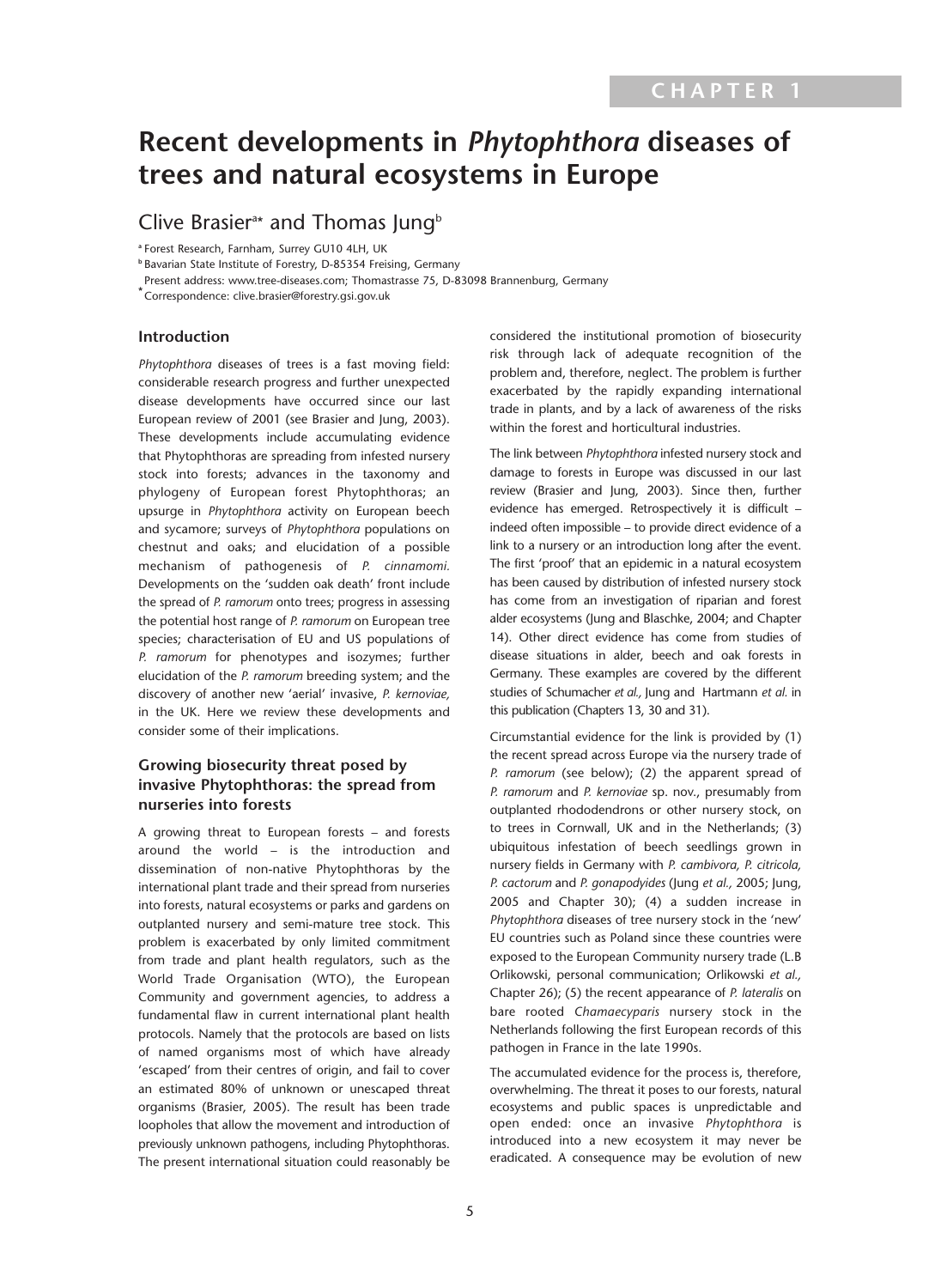diseases and, via interspecies gene exchange, emergence of new or modified pathogens such as the new hybrid alder *Phytophthora, P. alni* (cf. Brasier, 2001; Brasier *et al.,* 1999, 2004a). These risks are likely to be further exacerbated by climate change (cf. Brasier, 2000; Brasier and Scott, 1994). The spread of Phytophthoras by the international nursery trade therefore needs to be addressed as a matter of urgency by European and other international plant health agencies and by the forest nursery and plant trade itself.

#### **Taxonomy and phylogeny of** *Phytophthora* **pathogens of trees**

In our last review (Brasier and Jung, 2003) many new *Phytophthora* taxa on trees, including undescribed taxa, were reported for Europe. Table 1 shows the current taxonomic and ecological status of each taxon. Some have now been formally named and described. Others have been further characterised and given an informal designation, e.g. *P.* taxon Pgchlamydo*.* One, *P. pseudosyringae* sp. nov., a rare species in Europe, has now turned up more widely on tanoak *(Lithocarpus)* trees in California and Oregon.

| <b>Taxon and status</b><br>in 2001          | Host, ecology, distribution,<br>identified by and date                                                                     | Status in 2004                                                                                                                                                                                                                                                                                                                                  |
|---------------------------------------------|----------------------------------------------------------------------------------------------------------------------------|-------------------------------------------------------------------------------------------------------------------------------------------------------------------------------------------------------------------------------------------------------------------------------------------------------------------------------------------------|
| <b>Alder Phytophthoras</b>                  | Alder, swarm of species hybrids,<br>Europe. FR, UK 1990s.                                                                  | Now formally named as P. alni subsp. alni, subsp.<br>uniformis and subsp. multiformis (Brasier et al., 2004a).<br>Spreading. Threat to North America, elsewhere?                                                                                                                                                                                |
| P. taxon Pgchlamydo                         | Prunus, Douglas-fir, wet site,<br>Europe, North America. FR, UK<br>1970s.                                                  | Now informally designated (Brasier et al., 2003).<br>Reported from Argentina (cedar decline - A.G.<br>Greslebin, personal communication) and Germany<br>(nursery alder plants - Jung and Blaschke, 2004;<br>mature beech - Jung, Chapter 30).                                                                                                   |
| P. taxon Riversoil                          | Forest/riverbank soil UK. FR, UK<br>1990s.                                                                                 | Now informally designated (Brasier et al., 2003).<br>No new records.                                                                                                                                                                                                                                                                            |
| P. sp. O-group                              | Trees/shrubs (Aesculus, Salix,<br>Olea), after flooding Europe,<br>South America. FR, UK 1970s.                            | Now formally named as P. inundata sp. nov.<br>(Brasier et al., 2003). No new records.                                                                                                                                                                                                                                                           |
| P. quercina sp. nov.                        | Oak fine roots, ubiquitous,<br>central northern Europe. IFB,<br>Freising 1990s.                                            | Further observations in Sweden (Jönsson et al., 2003,<br>2005) and Serbia (T. Jung and M. Glavendekiç,<br>unpublished).                                                                                                                                                                                                                         |
| P. uliginosa sp. nov.<br>(then in press)    | Oak soil, rare, central Europe.<br>INRA France/IFB, Freising 1990s.                                                        | Now formally named (Jung et al., 2002). No new<br>records.                                                                                                                                                                                                                                                                                      |
| P. psychrophila sp. nov.<br>(then in press) | Oak soil rare, central Europe.<br>IFB, Freising 1990s.                                                                     | Now formally named (Jung et al., 2002). New<br>records from beech in Germany.                                                                                                                                                                                                                                                                   |
| P. europaea sp. nov.<br>(then in press)     | Forest soils localized, France,<br>Germany. INRA/IFB Freising<br>1990s.                                                    | Now formally named (Jung et al., 2002). Since<br>recorded aerially on Lithocarpus in California and<br>oak soil in eastern USA.                                                                                                                                                                                                                 |
| P. ramorum sp. nov.<br>(then in press)      | 'Sudden Oak Death Phytophthora'<br>Rhododendron and Viburnum,<br>Germany, Netherlands, Poland.<br>BBA, Braunschweig 1990s. | Now formally named (Werres et al., 2001). Many<br>new developments.                                                                                                                                                                                                                                                                             |
| P. taxon Oaksoil                            | Oak soil, rare, France. INRA,<br>Nancy 1990s.                                                                              | Now informally designated (Brasier et al., 2003).<br>No new records.                                                                                                                                                                                                                                                                            |
| P. taxon Forestsoil                         | Forest soil (e.g. oak, Carpinus),<br>rare, France. INRA, Nancy 1990s.                                                      | Now informally designated (Brasier et al., 2003).<br>No new records.                                                                                                                                                                                                                                                                            |
| P. taxon Pseudosyringae                     | Oak roots, Europe, North<br>America. IFB, Freising 1990s.                                                                  | Now formally named P. pseudosyringae sp. nov.<br>(Jung et al., 2003). Recently found on stems of<br>Lithocarpus in California and Oregon; and causing<br>root rot and bleeding lesions on beech in Italy and<br>Germany (Motta et al., 2003; Diana et al., Chapter<br>33; Hartmann et al., Chapter 31; Jung et al., 2005;<br>Jung, Chapter 30). |
| P. italica sp. nov.                         | Myrtle, Italy. IPV, Palermo 1990s.                                                                                         | No new records? (Cacciola et al., 1996).                                                                                                                                                                                                                                                                                                        |

**Table 1** New *Phytophthora* taxa in Europe listed at Albany in 2001: status in 2004.

FR, UK: Forest Research, Farnham, UK; IFB: Institute of Forest Botany, Freising, Germany; INRA: INRA Nancy, France; BBA: Braunschweig, Germany; IPV: Instituto di Patalogia Vegetale, Palermo, Italy.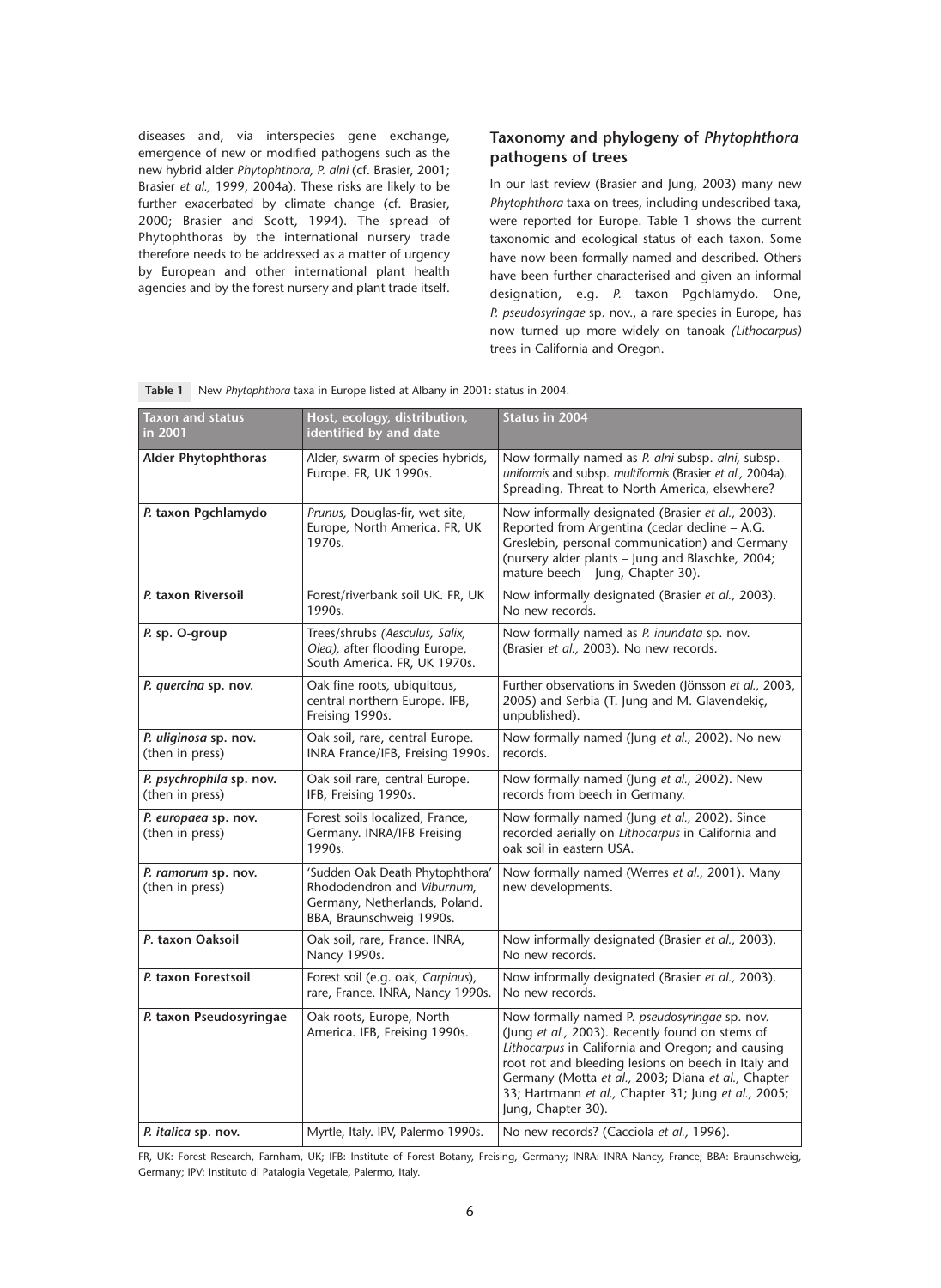Also, since the 2003 review, three more new taxa have been recognised (Table 2): *P. taxon* Salix soil, *P. kernoviae* sp. nov. and *P. taxon* G *('P. gallica').* The potential significance of *P. kernoviae* is discussed later in this chapter. Additional information on the distribution of *P.* taxon Salixsoil is presented by Nechwatal and Mendgen (Poster 27).

Based on their ITS sequences *P. kernoviae* sp. nov. and *P.* taxon G fall outside the main *Phytophthora* ITS cluster described by Cooke *et al.* (2000). Along with *Phytophthora* ITS clades 9 and 10 they comprise part of a distinct and apparently more ancient set of lineages (Figure 1). *P. kernoviae's* probable nearest relative, with which it also shares some morphological similarities, is *P. boehmeriae. P.* taxon G, which is morphologically highly dissimilar to *P. kernoviae* and *P. boehmeriae,*

appears to be ancestral to these two species (D. Cooke, C. M. Brasier and T. Jung, unpublished).

A study of the phenotypes and ITS sequences of a range of unattributable isolates falling within *Phytophthora* ITS Clade 6, which includes *P. gonapodyides* and *P. megasperma,* has lead to discrimination of at least seven new taxa within the Clade (Figure 2). Several of these new taxa, including *P.* taxon Salixsoil and *P*. taxon Pgchlamydo, are virtually morphologically indistinguishable from *P. gonapodyides.* Many of these taxa are associated with trees or with riparian ecosystems and many tolerate high temperatures. Species such as *P. gonapodyides, P.* taxon Pgchlamydo and *P*. taxon Salixsoil are suggested to be both weak pathogens and litter breakdown and detritus feeders (Brasier *et al.,* 2003).

|  | Table 2 New Phytophthora taxa identified on trees and shrubs in Europe since 2001. |
|--|------------------------------------------------------------------------------------|
|  |                                                                                    |

| <b>Taxon</b>                              | Identified by/date | Host, ecology, distribution                                                                                                                                                                                                                                                            |
|-------------------------------------------|--------------------|----------------------------------------------------------------------------------------------------------------------------------------------------------------------------------------------------------------------------------------------------------------------------------------|
| P. taxon Salixsoil                        | FR, UK 1970s.      | Soil around roots of Salix, Viburnum after flooding (UK).<br>Alnus debris (Denmark). Informally designated by Brasier et<br>al. (2003a). Since found associated with reed beds<br>(Nechwatal and Mendgen, 2006) and irrigation streams of<br>nurseries (Jung, unpublished) in Germany. |
| P. kernoviae sp. nov.<br>$(P.$ taxon $C)$ | FR/CSL, UK 2003.   | Papillate aerial, invasive, associated especially with heavy<br>canopy dieback of rhododendron and bleeding lesions on<br>beech. Very local but spreading in Cornwall, southwest<br>England.                                                                                           |
| P. taxon G<br>'P. gallica'                | LWF, Germany 2003. | Soil around oak roots, northeast France and soil in<br>reed beds of Lake Constance in Germany (T. Jung and<br>J. Nechwatal, unpublished). Very rare?                                                                                                                                   |



**Figure 1** Phylogenetic relationship of *P. kernoviae* sp. nov. and *P.* taxon G to other *Phytophthora* species based on ITS sequence (D. L. Cooke, C. M. Brasier and T. Jung, unpublished). Only representative species are shown for major clades 1–8 within the main *Phytophthora* ITS cluster (for further details see Cooke *et al.,* 2000).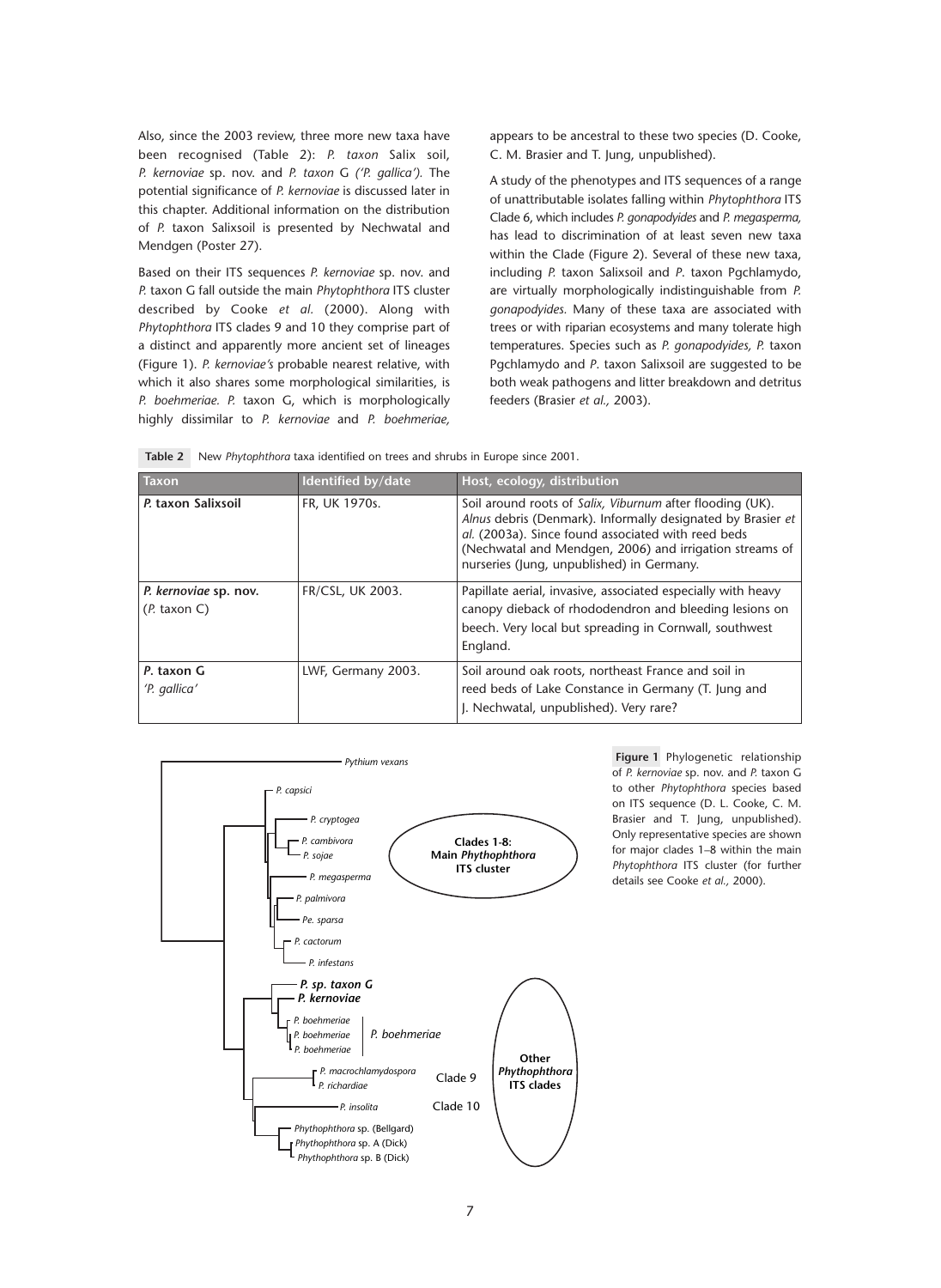#### **SUBCLADE II**



**Figure 2** Phylogenetic relationships of six novel taxa in *Phytophthora* major ITS Clade 6 based on ITS sequences (adapted from Brasier *et al.,* 2003 and Cooke *et al.,* 2000). Novel taxa in bold print. See also Tables 1 and 2.

#### **Upsurge of** *Phytophthora* **infections on European beech**

A collar and root rot of beech in the UK was described by W. R. Day as being caused by *P. cambivora* and *P. syringae* (Day, 1938). Between the 1930s and 1995 there were few additional records – not even during a marked episode of *Phytophthora* activity on trees in the UK in the 1970s. Since 2000 a major upsurge of bark necrosis of beech in Germany, the UK, Italy, Austria and Sweden has occurred (Jung, 2005 and Chapter 30; Jung *et al.,* 2005; Hartmann *et al.,* 2005 and Chapter 31; Motta *et al.,* 2003; Diana *et al.,* Chapter 33; T. Jung, A. M. Vettraino and A. Vannini, unpublished; Cech and Jung, 2005; C. M. Brasier, A. V. Brown and J. Rose, unpublished; T. Jung, U. Jönsson and B. Nihlgard, unpublished). Symptoms include both collar rots and aerial bleeding lesions. *Phytophthora* spp. involved include *P. cambivora, P. citricola, P. cactorum, P. pseudosyringae* sp. nov. (Table 1) and *P. gonapodyides;* plus the newly invasive *P. ramorum* and *P. kernoviae* (see below). It now seems likely that the early records of *P. syringae* on beech in the UK (Day, 1938) were of the morphologically similar species *P. pseudosyringae* sp. nov.

An unexpected finding in both southern England and Bavaria is that the non-caducous soil and root inhabitants *P. cambivora, P. citricola and P. gonapodyides* can cause aerial bark lesions on beech. *P. cambivora* and *P. citricola* can form extensive aerial lesions over several metres in length. Those caused by *P. gonapodyides* are usually small and discrete. How inoculum of these soil pathogens becomes 'aerial' is unknown. Two possible explanations are proposed. One is the transport of inoculum via snails, suggested by Jung (2005 and Chapter 30). This hypothesis is supported by observation of oospores in fresh exudates from *P. citricola* lesions on beech; and by the observation that various species of snail feed on the exudates. Brown *et al.* (see Chapter 32, and Brown and Brasier, 2007) additionally propose that, in the case of *P. cambivora* and *P. citricola,* vertical spread might involve movement of inoculum via embolisms in infected xylem, resulting in linear arrays of island lesions in the bark. For *P. gonapodyides,* they suggest the pathogen may inhabit temporary ponds in major branch forks, and that zoospores in water runoff may infect the bark via epicormic shoots or small wounds.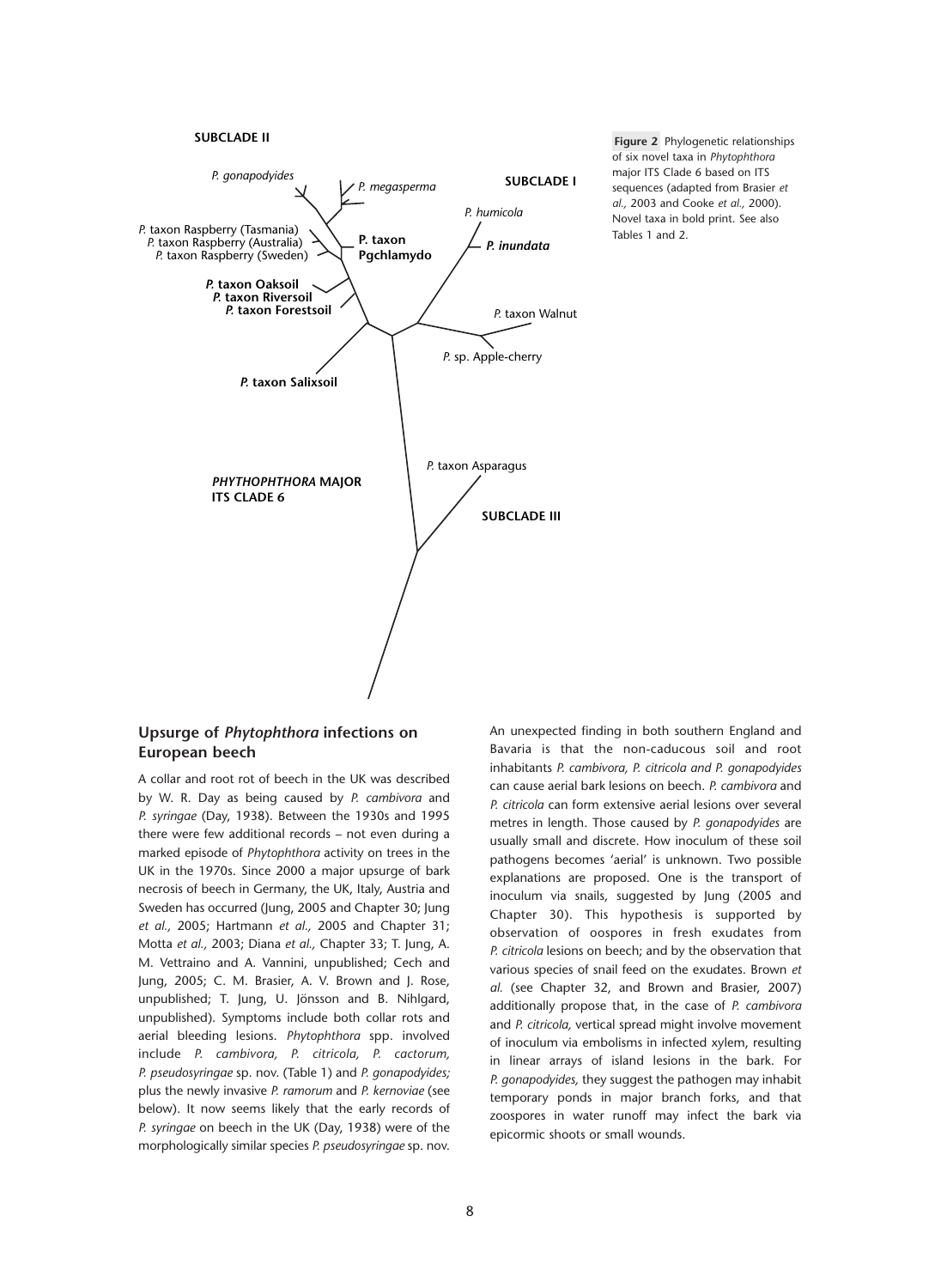#### **Stem bleeding lesions on European sycamore**

An outbreak of aerial bleeding lesions on European sycamore, *Acer pseudoplatanus,* is currently occurring in the UK, at least across the southern part of the country. *P. citricola* has been isolated from the bark of almost all the 30 affected trees examined to date (C. M. Brasier, A. V. Brown and J. Rose, unpublished). This appears to be a new European host-pathogen record. It also provides another example of a soil-borne *Phytophthora* with non-caducous sporangia, causing aerial bark lesions. In addition, *P. cambivora* has recently been found causing a collar rot in young plantations of European sycamore in northern Germany (Hartmann *et al.,* 2005).

#### **Stem bleeding lesions on European horse chestnut**

The past few years have also seen a huge upsurge in cases of bleeding lesions on stems of horse chestnut *(Aesculus hippocastanum)* (see Brasier and Strouts, 1976) in the Netherlands, Germany, Austria, Belgium and the UK. In both the Netherlands and UK the disease is epidemic: tens of thousands of trees have died. In Germany, Austria and the UK a small proportion of these trees have been confirmed to be infected by *P. cactorum, P. citricola* or *P. cambivora* (Werres *et al.,* 1995; Jung and Blaschke, 1996; Jung, unpublished; T. Cech and Y. Balci, unpublished; Webber, Chapter 27). However in the Netherlands and the UK, many isolation attempts as well as Elisa and PCR tests failed to detect *Phytophthora* in necrotic phloem tissue. Further studies in both countries indicate that a bacterium is involved in the majority of recent deaths (H. deGruyter, J. Webber, personal communications; Webber, Chapter 27) probably spreading as a new and invasive organism. The history and status of this disease is discussed in detail by Webber in Chapter 27. In the Netherlands, baiting tests have revealed the presence of *P. citricola, P. syringae, P. cambivora* and *P. hibernalis* in the rhizosphere of some affected trees, indicating that fine root damage may sometimes be involved in the decline process (T. Jung, unpublished).

#### **Ink disease of chestnut in southern Europe**

Ink disease of sweet chestnut, *Castanea sativa,* caused by the invasive *P. cinnamomi and P. cambivora,* brought about devastating epidemics in southern Europe in the 19th and 20th centuries (reviewed by Robin *et al.,* 2006). The disease remains a serious threat to chestnut forests and chestnut cultivation. As part of the EUfunded research project CASCADE II (1999–2006) the *Phytophthora* species associated with the so-called 'ink disease' (collar and root disease) of *Castanea sativa* were investigated by surveying across 35 sites in Italy, France, Greece, Spain and the UK. In addition to *P. cambivora* and *P. cinnamomi,* these surveys demonstrated the occurrence of five other *Phytophthora* species in the soils of declining chestnut stands, including *P. cactorum, P. citricola* and for the first time *P. megasperma, P. cryptogea* and *P. syringae* (Vettraino *et al.,* 2001 and 2005). The role of these Phytophthoras in the chestnut ecosystems has yet to be understood. Interestingly, *P. cinnamomi* was found only at sites where no soil frosting occurred, consistent with the predictions of the CLIMEX modelling study of *P. cinnamomi* activity in Europe by Brasier and Scott (1994).

Also within CASCADE II, genetic variation of susceptibility to *P. cambivora* in 23 populations of *C. sativa* was investigated in the same five EU countries (Robin *et al.,* 2006). Susceptibility was measured as lesion length in inoculated excised shoots of mature trees and by root inoculation of seedlings from the same material. Extensive variation in susceptibility was found within and between the different adult tree populations. The authors concluded there was a large amount of genetic variation in resistance. One or more resistant trees were found in 15 of the 25 populations. Lesion lengths in parent trees and percent infection of seedling taproots was not highly correlated. Similar results were found for *Alnus glutinosa* and *P. alni* ssp. *alni* using excised shoot inoculation tests (Jung and Blaschke, Chapter 14).

#### **Deciduous oak decline across Europe**

Several *Phytophthora* species are associated with the current and widespread decline of the deciduous oaks *Q. robur* and *Q. petraea* across central and northern Europe and a number of studies have shown that decline is accelerated or exacerbated by their presence. The biology and distribution of the associated Phytophthoras was outlined in our last review (Brasier and Jung, 2003; and see Jung *et al.,* 1999, 2000, 2002, 2003). These studies have since been expanded to Serbia, Turkey, Sweden, Austria and east Germany. Most of the new survey records demonstrate an association of *P. quercina* with oak decline sites (T. Jung and M. Glavendecic, unpublished; Jönsson *et al.,* 2005; Balci and Halmschlager, 2003a,b; Leonhard, 2004). Studies in Sweden by Jönsson and colleagues (Jönsson, 2004; Jönsson *et al.,* 2003, 2005) confirm that *P. quercina* can cause extensive fine root damage of oaks on acidic soils with a mesic water regime (i.e. in the absence of flooding) and in the presence of competitive soil micro-organisms.

#### **Elucidation of a mechanism of pathogenesis in** *P. cinnamomi*

Studies have continued in Portugal and Spain on the association of *P. cinnamomi* with the locally named 'sudden death' and decline of cork oak, *Q. suber,* that began in the early 1980s. An elegant investigation into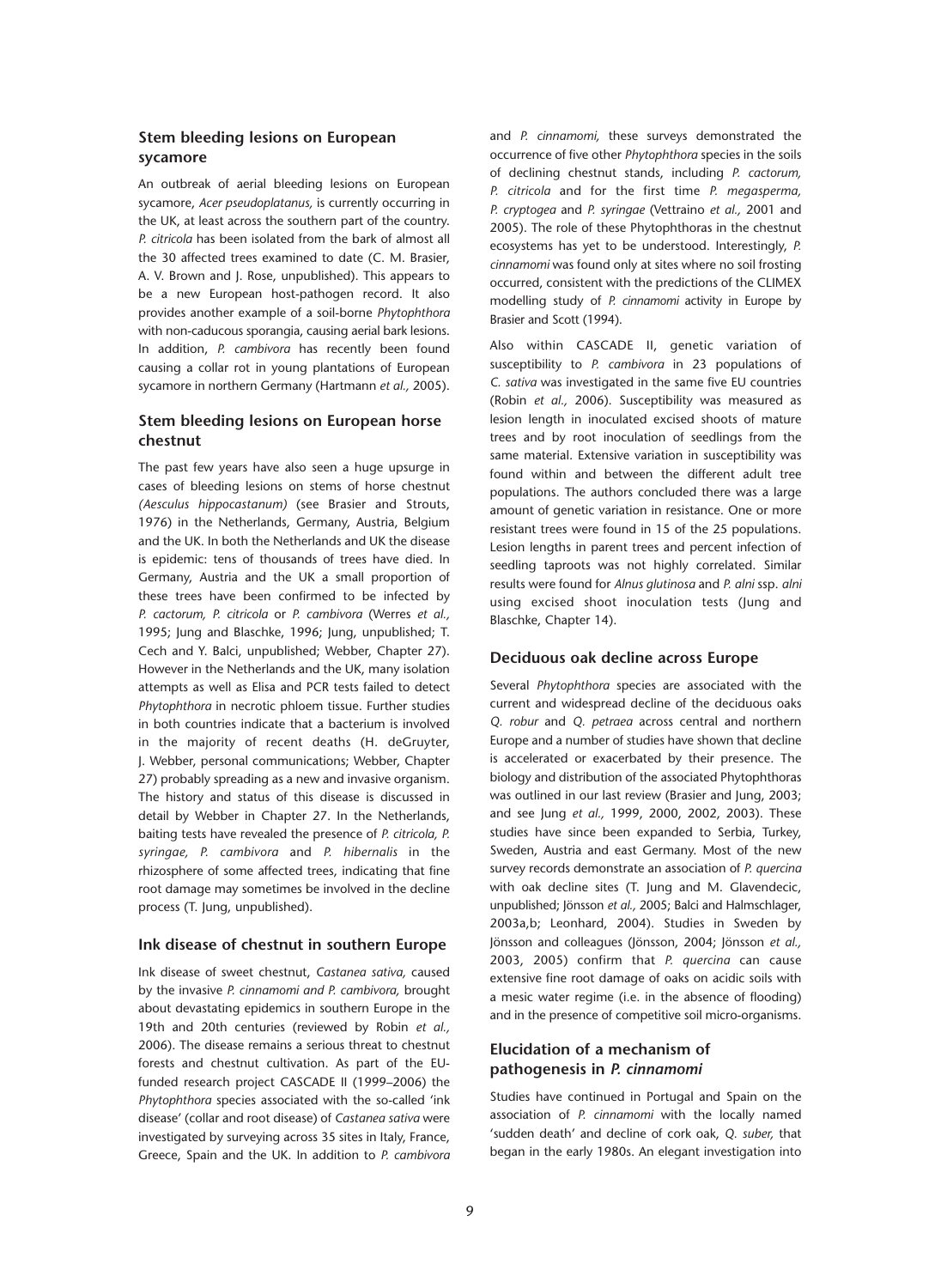the mechanism of pathogenesis of *P. cinnamomi* on *Q. suber* has been carried out by Coelho and colleagues (see Chapter 19). This indicates that a pathogenproduced toxin and a host anti-host toxin gene are involved. The precise nature of the toxin remains unclear (and is under investigation) but the putative host anti-toxin gene probably produces a cinnamyl alcohol dehydrogenase. If this mechanism were confirmed, it would be a major breakthrough in understanding the mechanisms of pathogenesis in tree Phytophthoras, with potentially wide implications for disease control via resistance breeding or via pathogen genetic manipulation.

In a parallel and also potentially significant study, Horta *et al.* (Poster 16) show that the molecular silencing of the beta-cinnamomin elicitin gene does not affect pathogenicity of *P. cinnamomi* to *Q. suber.* In which case, it is possible that this elicitin gene is not directly involved in pathogenesis.

#### **Spread of** *Phytophthora ramorum* **(sudden oak death pathogen) and** *P. kernoviae*

Since 2001 there has been a growing concern in Europe about the possible impact of the invasive sudden oak death (SOD) pathogen, *P. ramorum* (Rizzo *et al.,* 2002; Werres *et al.,* 2001). A simple chronology of events in Europe is outlined in Table 3. During 2001, regulatory surveys of rhododendron and viburnum nursery stock were initiated in the UK and in The Netherlands. By 2003 similar surveys had been initiated across the EU. By the end of 2004 at least 12 European countries were known to have infested nurseries or to have received

batches of infested stock. It was also clear that >300 nurseries were infested with *P. ramorum* in the UK alone. Procedures were initiated both in the UK and in The Netherlands for the eradication of nursery infestations.

The first evidence that *P. ramorum* was spreading onto trees from diseased rhododendrons outside nurseries came in October 2003, when bleeding lesions caused by *P. ramorum* were found on stems of American red oaks *(Q. falcata* and *Q. rubra)* in the UK and The Netherlands (Brasier *et al.,* 2004c). This was followed by increasing findings of *P. ramorum* on *Fagus, Quercus,* and other genera at several woodland sites in Cornwall, southwest England. Both stem bleeding lesions and foliar infections were found. It is now apparent that *P. ramorum* has been spreading to trees from foliar infections on naturalized and semi-naturalized understorey *Rhododendron ponticum,* a native of Iberia and itself an invasive plant in the UK. By mid-2004 about ten *P. ramorum*-infected *Q. rubra* had been found in The Netherlands (M. Steeghs, personal communication). In the UK, *P. ramorum* has caused bleeding lesions on stems of *F. sylvatica, Q. falcata, Q. cerris, Nothofagus obliqua, A. pseudoplatanus* and *Aesculus hippocastanum* (Brasier *et al.,* 2004b; Brown *et al.,* Chapter 28). Foliage of *Q. ilex, C. sativa* and *Fraxinus excelsior* is also infected in the field (Denman *et al.,* Chapter 16).

Surveys for *P. ramorum* on trees in Cornwall in November 2003 led to the discovery of another new and invasive *Phytophthora* spreading locally on rhododendrons, and from there on to stems of beeches and oaks. The *Phytophthora* was initially labelled as *Phytophthora* taxon C and is now known as *P. kernoviae*

**Table 3** Chronology of *P. ramorum* in Europe 1993–2004.

- *•* **1993** An unknown *Phytophthora* found on rhododendron nursery stock in Germany (D) and The Netherlands (NL).
- *•* **July 2000** An unknown *Phytophthora* found to be the cause of SOD by scientists in California.
- *•* **September 2000** UK Forestry Commission prepares summary PRA on US SOD *Phytophthora*.
- *•* **November 2000** Link proposed between SOD and the new *Phytophthora* on rhododendron.
- *•* **April 2001** Regulatory surveys of nurseries begin in UK and NL.
- *•* **2001** Werres *et al.* describe new *Phytophthora* found in D and NL nurseries as *P. ramorum* sp. nov.
- *•* **April 2002** First finding of *P. ramorum* on nursery stock in UK on *Viburnum*; followed by records on *Rhododendron, Pieris, Camellia* etc.
- *•* **June 2003** Nursery surveys initiated across the EU.
- *•* **June 2004** More than 300 nurseries found with *P. ramorum* in UK.
- *•* **June 2004** Nursery or imported plant infections found in at least 11 other EU countries.
- *•* **October 2003** First finding of *P. ramorum* on *Quercus* spp. (red oaks) in UK and NL, associated with infected rhododendron.
- *•* **November 2003–June 2004** Increasing findings of *P. ramorum* on *Fagus, Quercus* and other genera in rhododendron infected woodlands in Cornwall, south-west England.
- *•* **November 2003** Discovery of another new invasive aerial *Phytophthora* spreading on trees at the Cornwall sites.
- *•* **October–December 2004** Trees in Cornwall shown to have both stem bleeding lesions and foliar infections. Most but not all affected trees associated with adjacent infected rhododendron.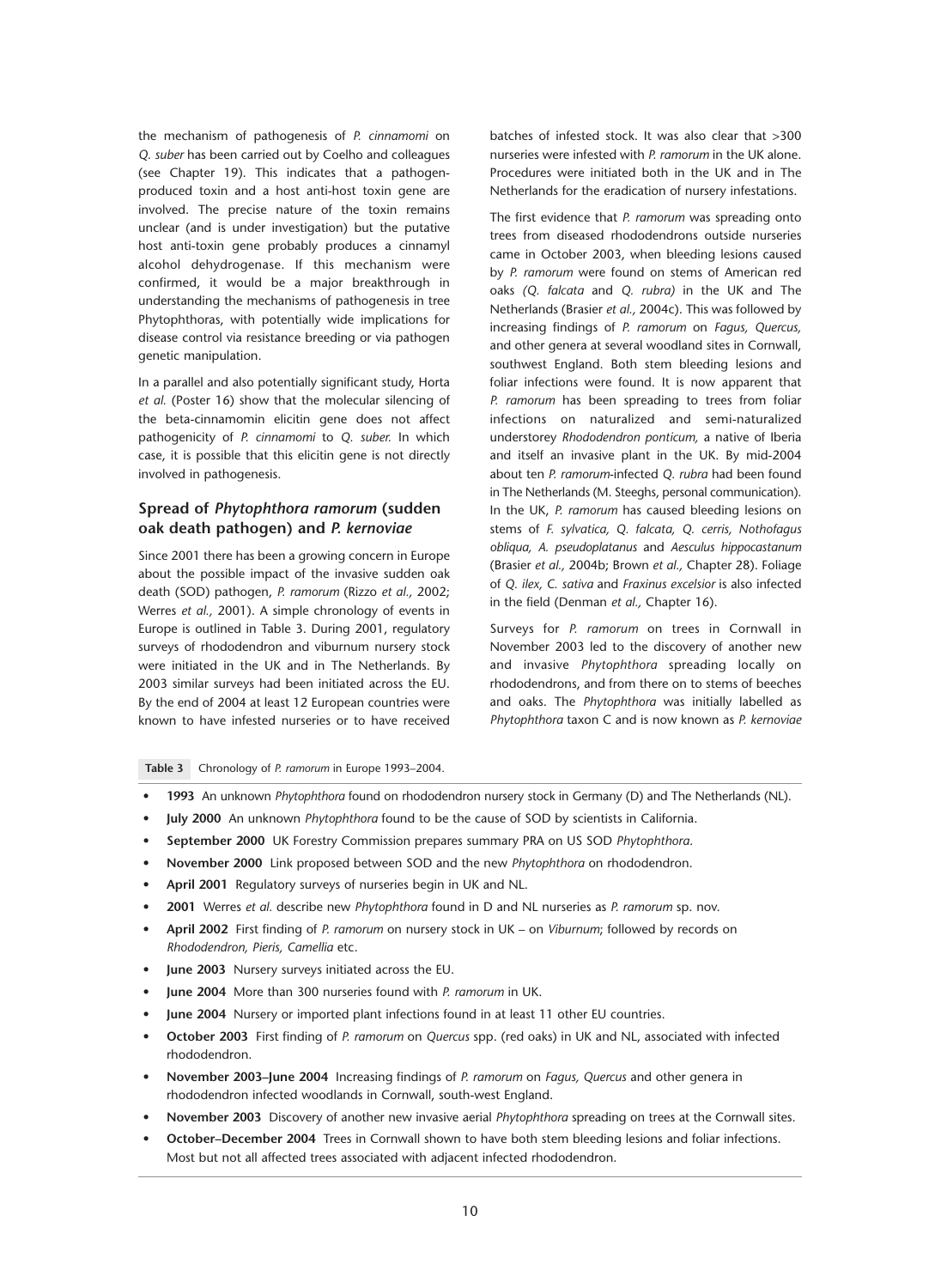sp. nov. (Brasier *et al.,* 2005). The significance of this development is discussed separately below.

The spread of *P. ramorum* around Europe via the nursery trade has led to increased research activity on the pathogen. Aspects of this research will now be outlined.

#### **Screening European trees for the risk from** *P. ramorum*

Screening of the bark and foliage of European tree species for susceptibility to *P. ramorum* has been carried out in the UK, Spain and The Netherlands, initially with national support and more recently with support from the part-funded EU 'RAPRA' project (2004–06), which covers issues specifically related to pest risk analysis.

In the UK, more than 30 tree hosts have been tested for susceptibility of their phloem or inner bark to *P. ramorum* using the log inoculation method (Brasier and Kirk, 2001) and both European and American isolates of *P. ramorum* (Brasier *et al.,* 2006b). The method involves wound inoculation of 15–20 cm diameter stems with agar culture plugs. The results are summarized in Table 4. Among a number of tree species shown to be potentially at risk (if the fungus can penetrate the bark) were *F. sylvatica, Q. rubra* and *Q. cerris.* This is consistent with the finding that these species are becoming infected under field conditions. Pedunculate oak, *Q. robur,* has not so far been found



**Figure 3** Susceptibility of three *Q. robur* trees to *P. ramorum* (two logs per tree). Tree 2 is more susceptible than trees 1 and 3.

infected with *P. ramorum* in the field. *Q. robur* usually falls into a 'less susceptible' category in these tests. However, comparisons of individual *Q. robur* trees (Figure 3) show that some *Q. robur* genotypes fall into the 'more susceptible' category, i.e. there may be significant genetic variation in susceptibility. Parallel studies using zoospore inoculum on unwounded stems showed that zoospores can penetrate intact bark and cause lesions on *F. sylvatica, C. sativa, Q. rubra* and *Pseudotsuga pseudotsugae.* Zoospores also penetrated the bark of *Q. robur.* No lesions were observed, but the fungus could be reisolated from the phloem below the inoculum zones (C.M.Brasier and S.A.Kirk, unpublished).

|  |  |  |  | Table $4\,$ Susceptibility of tree stems to P. ramorum: summary of UK results up to 2004. |
|--|--|--|--|-------------------------------------------------------------------------------------------|
|--|--|--|--|-------------------------------------------------------------------------------------------|

| More susceptible <sup>a</sup> | Less susceptible           | <b>Resistant</b>   |
|-------------------------------|----------------------------|--------------------|
| Q. cerris (d, w)              | $Q.$ robur $(d, w)$        | Tilia cordata      |
| Q. ilex $(e, r)$              | Q. petraea (d, w)          | Carpinus betula    |
| $(Q.$ robur) $(d, w)$         | Q. suber $(e, r)$          | Populus tremula    |
| Quercus rubra b (d, r)        | Castanea sativa            | Ulmus procera      |
| Fagus sylvatica               | Aesculus hippocastanum     | Fraxinus excelsior |
| Rhododendron ponticum         | Acer platanoides           | Pinus nigra        |
| Eucalyptus sp.                | Alnus glutinosa            |                    |
| Pseudotsuga menziesii b       | Betula pendula             |                    |
| Tsuga heterophylla b          | Prunus laurocerasus        |                    |
| Picea sitchensis b            | Taxus baccata              |                    |
| Chamaecyparis lawsoniana      | Pinus sylvestris           |                    |
|                               | Picea abies                |                    |
|                               | Sequoia sempervirens b     |                    |
|                               | Abies grandis <sup>b</sup> |                    |

a Mean lesion areas for more susceptible, less susceptible and resistant categories c. 20-100 cm<sup>2</sup>, 3–20 cm<sup>2</sup> and < 3 cm<sup>2</sup> respectively after 5 weeks.

**<sup>b</sup>** North American species.

d: deciduous oak; e: evergreen oak; r: red oak group; w: white oak group.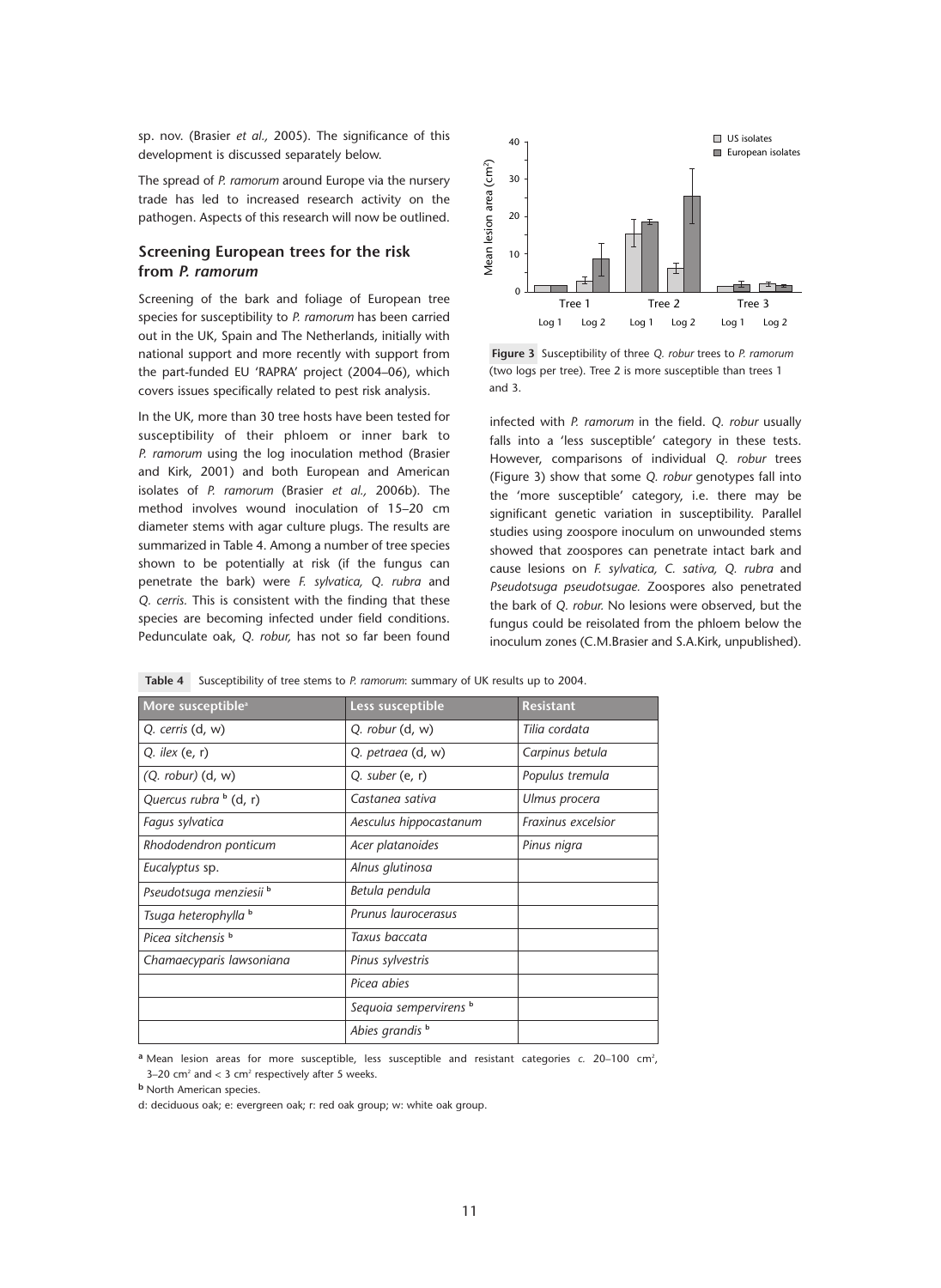Tests on susceptibility of tree foliage carried out in the UK indicate that leaves of *Fraxinus excelsior*, *Q. ilex* and *C. sativa* are highly susceptible. Leaves of *F. excelsior* and *C. sativa* may also support significant sporulation by *P. ramorum,* i.e. may potentially spread the pathogen in the field (Denman *et al.,* 2005; Denman *et al.,* Chapter 16). Foliage and stems often show differential susceptibility. For example, bark of *F. sylvatica* and *Q. rubra* is susceptible to *P. ramorum* in the tests, but the foliage of these species is not; whereas foliage of *F. excelsior* is susceptible but its bark is not. A clear distinction therefore needs to be made, when talking about a host, as to whether it is a stem host or a foliar host.

Similar studies have been conducted by E. Moralejo in Spain on the potential stem hosts among Mediterranean tree species using the log inoculation method (summarized in Table 5). In these tests the deciduous oaks *Q. pubescens* and *Q. pyrenaica* were shown to be highly susceptible, *Q. canariensis, Q. ilex* and *Pinus halepensis* were rated as susceptible and *Arbutus unedo, Q. ilex, Q. suber* and *Q. faginea* as less susceptible. Moralejo noted that some species, such as *Q. ilex,* were less susceptible in tests conducted in winter and more susceptible in summer. There is clearly a potential for *P. ramorum* to be damaging to trees in native Iberian vegetation systems, especially perhaps in areas with susceptible understorey shrubs present such as *R. ponticum* or *Viburnum* spp. and a conducive climate.

#### **Analysis of naturally infected trees at UK field sites**

Surveys of aerial stem lesions on trees within *P. ramorum*- and *P. kernoviae*-infested woodlands in Cornwall show that these two invasives are the predominant species present, but other Phytophthoras are also present on the sites. Among these is *P. ilicis*, another aerial *Phytophthora* also believed to be a recent invasive in the UK. *P. ilicis* is causing foliar and stem lesions on several species of holly (*Ilex* spp.). The others are *P. citricola, P. cambivora* and *P. gonapodyides.* These three species are established root and collar pathogens of trees in the UK. All three are usually considered to be soil inhabitants, but, as already mentioned, they have been found causing aerial stem lesions of trees at these survey sites. The presence of at least seven *Phytophthora* species on these sites, with several species sometimes occurring even on the same tree, raises the possibility of hybridization and interspecies gene transfer between them. Further details of these surveys are discussed by Brown *et al.* (Chapter 28).

A wide range of lesion forms and distribution patterns occurs on beech trees infected with *P. kernoviae* or *P. ramorum.* Most infections are associated with the close proximity of diseased rhododendrons, but some infections appear to be associated with water run-off from branch forks, and others can only be explained by inoculum dispersal distances of over 50 m. Isolated single lesions may occur on stems but there is also evidence of massive multiple infection episodes. Lesions may occur from just below ground level to  $> 11$  m up the stem of a tree. Some spread of both pathogens appears to occur within the xylem, resulting in further lesion development above or below the initial bark infection. Some lesions are quickly walled off by the hosts. These may be particularly linked to late season infections. Inner bark lesions produced by *P. kernoviae* appear to 'pump' water from the xylem. Rapid replacement of both Phytophthoras by bark-invading ascomycetes and basidiomycetes may occur (Brown *et al.,* Chapter 32; Brown and Brasier, 2007).

#### **Enigmatic breeding system of** *P. ramorum*

*P. ramorum* is putatively heterothallic (Werres *et al.,* 2001). Thus, recent studies in Europe using A1 and A2 mating type (sexual compatibility type) testers of *P. cambivora, P. drechsleri* or *P. cryptogea in vitro* have shown European isolates to be almost exclusively of A1 and US isolates to be all of A2 type (excluding European type A1 isolates from Oregon nurseries; Werres and Kaminski, 2005; Werres and Zielke, 2003; Brasier and Kirk, 2004). This difference in the predominant

| Highly susceptible a | Susceptible           | Less susceptible Resistant |                     | Immune                 |
|----------------------|-----------------------|----------------------------|---------------------|------------------------|
| Q. pubescens (d, w)  | Q. canarienses (d, w) | Arbutus unedo              | P. nigra            | Olea europaea          |
| Q. pyrenaica (d, w)  | Q. ilex $(e, r)$      | Q. ilex $(e, r)$           | P. pinaster         | Fraxinus angustifolia  |
|                      | Pinus halepensis      | Q. suber $(e, r)$          | P. sylvestris       | Cupressus sempervirens |
|                      |                       | Q. faginea (d, w)          | Ilex aquifolium     |                        |
|                      |                       |                            | Corylus avellana    |                        |
|                      |                       |                            | Acer monspessulanum |                        |

**Table 5** Susceptibility of tree stems to *P. ramorum* – summary of Spanish results up to 2004 (data courtesy E. Moralejo).

a Mean lesion areas: highly susceptible > 100 cm<sup>2</sup>; susceptible 20–50 cm<sup>2</sup>; less susceptible 10–20 cm<sup>2</sup>; resistant < 10 cm<sup>2</sup>; immune, necrotic area not different from control.

d: deciduous oak; e: evergreen oak; r: red oak group; w: white oak group.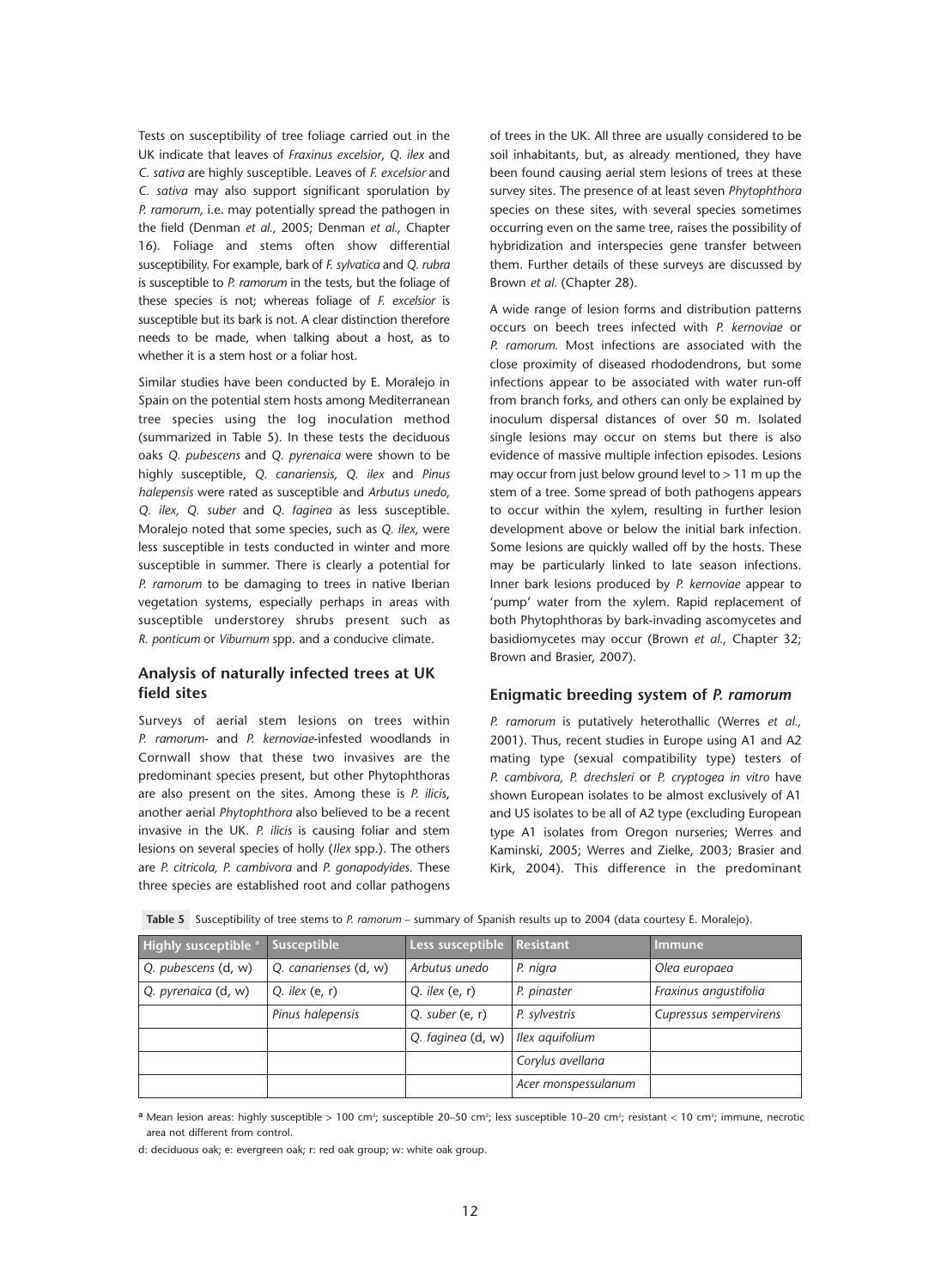compatibility type in Europe and the US also equates to differences in molecular profiles and to differences in behaviour of European and American isolates (see below and Brasier *et al.,* Chapter 39).

However, the production of gametangia in these interspecific pairings is remarkably slow (taking c. 40 days instead of the normal 1–2 days) and their numbers are unusually sparse. Furthermore, pairings of A1 and A2 *P. ramorum* isolates under the same conditions have remained infertile. Recently, a mycelial mixing protocol has been developed which does result in gametangial production between A1 and A2 isolates of *P. ramorum in vitro;* i.e. 'true' gametangia of *P. ramorum* can now be obtained rather than potential interspecific hybrids with other *Phytophthora* species (Figure 4). Their development is considerably faster (7–10 days) but is still sparse and unpredictable (Brasier and Kirk, 2004). Overall, it remains unclear whether *P. ramorum* is truly a regularly A1/A2 outcrossing species or indeed whether its sexual breeding system is functional.



**Figure 4** Four representative gametangia and oospores of *P. ramorum* produced *in vitro* by mixing juvenile mycelia of A1 and A2 isolates (from Brasier and Kirk, 2004).

#### **Differences between European and American populations of** *P. ramorum*

Other research in Europe has revealed behavioural and molecular differences between European (EU) and American (US) isolates of *P. ramorum.* Studies carried out in The Netherlands and the USA by Ivors *et al*. (2004) and Bonants *et al.* (2007, in press) on molecular polymorphism of neutral DNA – both via AFLPs and specific polymorphisms – have revealed small differences between samples of EU and US isolates. These indicate limited but consistent underlying phylogenetic differences, i.e. there is evidence for a low level of phylogenetic divergence of the EU and US populations.

Studies of isozyme profiles in the Netherlands by Man in'T Veld (Poster 33), on the other hand, have not revealed any differences between samples of EU and US isolates, i.e. they provide no evidence of divergence. At the same time, this study has revealed complex and variable banding patterns at the lactate dehydrogenase Ldh-2, Ldh-3 loci that could be an indicator of aneuploidy (Ldh-1) or of non-homologous duplicate genes (Ldh-3). One of several possible interpretations of this phenomenon is that *P. ramorum* has been involved in a reticulation (hybridization) event (W. Man in'T Veld, personal communication).

In a series of gene x environment tests 30 EU and 30 US isolates were compared for variation continuous characters (Brasier, 2003; Brasier *et al.,* 2002, 2006a; and see Chapter 39). EU isolates and US isolates showed similar growth temperature curves across a range of temperatures, indicating conspecificity, but otherwise they showed striking behavioural differences. On average EU isolates grew significantly faster than US isolates although the latter were more variable. EU isolates were also of a uniform wild-type colony type; whereas US isolates included both wild types and a range of morphologically variable non-wild-type colony types that were also developmentally unstable. In pathogenicity tests on the susceptible American red oak *Q. rubra* (log inoculation method; see Brasier and Kirk, 2001), EU isolates were on average significantly more aggressive than US isolates, though the ranges of 10 samples usually overlapped considerably. Werres and Kaminski (2005) have recently reported similar differences in growth rates and colony types between EU and US isolates and greater aggressiveness of EU isolates inoculated onto rhododendron stems.

Taking all the above results into account, Brasier *et al.* (2006a) concluded that the EU and US types should be regarded as adaptively different populations. Also, that if sexual or somatic recombination were to occur between them, further additive allelic variation was likely to be generated. See Chapter 38 for further discussion of this issue.

#### **Metalaxyl tolerance in** *P. ramorum*

Metalaxyl is one of a range of compounds used by nurseries to 'control' *Phytophthora* pathogens. Being fungistatic rather than fungicidal, its main effect is to reduce pathogen development and spread rather than to eliminate the organism. Some nurseries may use it to temporarily suppress visible symptoms on stock. S. Wagner, K. Kaminski and S. Werres (personal communication), working in Germany, have assessed tolerance to metalaxyl–M among 76 *P. ramorum* isolates. Seventy-one of the isolates come from seven different European countries and five isolates from the US. Eighteen (24%) of the isolates were shown to be metalaxyl tolerant. All eighteen were from Europe.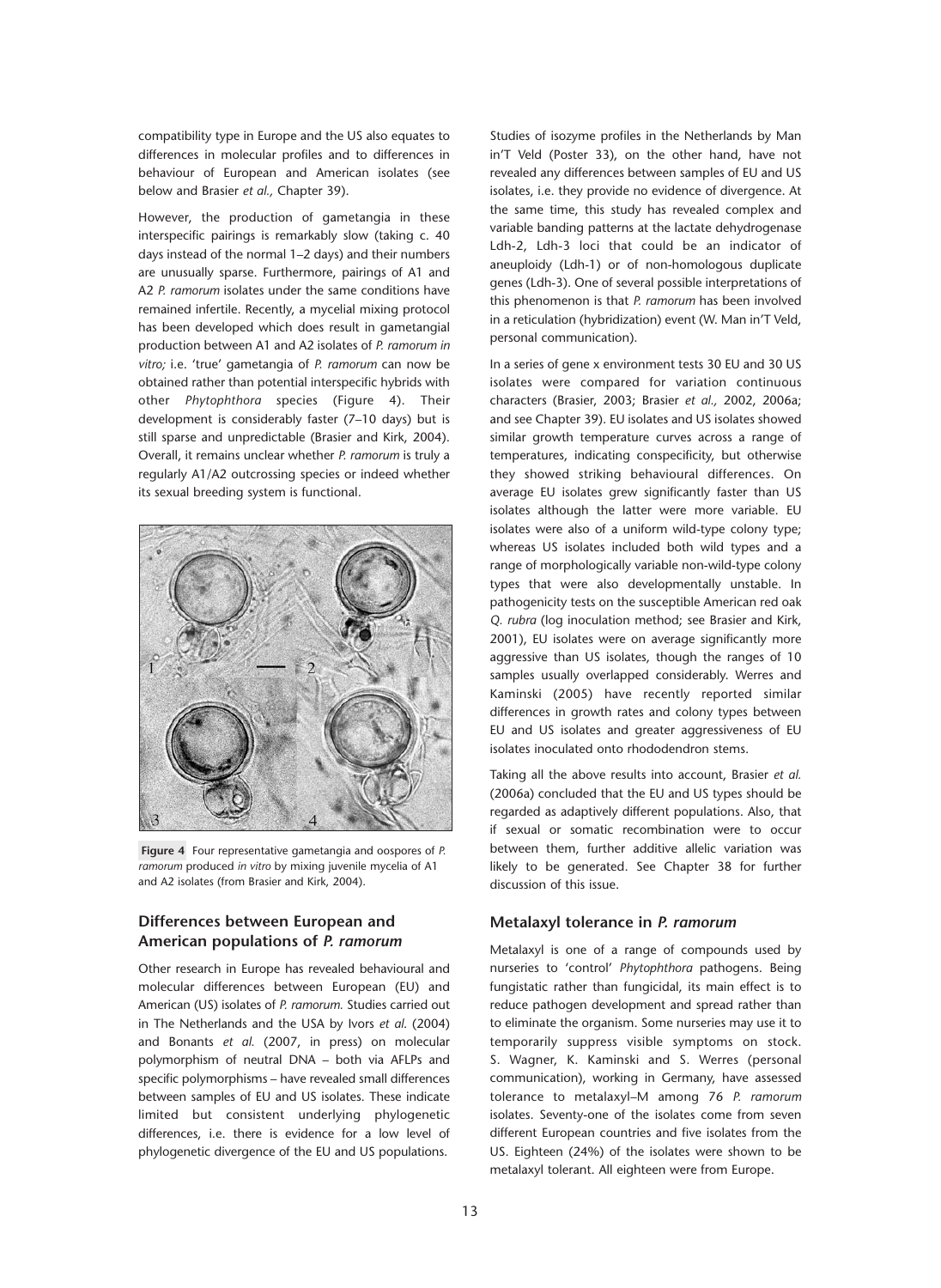One possible interpretation is that the use of metalaxyl in nurseries has already led to a widespread occurrence of metalaxyl tolerance by *P. ramorum* in Europe. Certainly such a high level of tolerance could reduce the effectiveness of metalaxyl as a 'control' agent. Whether continued use of metalaxyl could result in even higher levels of tolerance is one aspect in need of investigation. Another issue is whether metalaxyl resistant *P. ramorum* isolates are more sensitive to cold winter temperatures and, therefore, their proportion in the population decreases during winter time as reported for *P. infestans* (Kadish and Cohen, 1992; Williams and Gisi, 1992).

#### *Phytophthora kernoviae* **sp. nov.: another new invasive pathogen**

In October 2003, during sample surveys for *P. ramorum* on trees in Cornwall, southwest England another previously unknown *Phytophthora*, informally designated *Phytophthora* taxon C, was isolated from a large ( $>1$  m<sup>2</sup>) aerial bleeding lesion on a mature European beech, *Fagus sylvatica* (Brasier *et al.,* 2006). It has since been formally described as *P. kernoviae* sp. nov (Brasier *et al.,* 2005). Like *P. ramorum,* the new *Phytophthora* has caducous sporangia and is probably aerially or splash dispersed. Unlike *P. ramorum, P. kernoviae* is inbreeding (homothallic) and has a lower optimum temperature for growth. It is unrelated to *P. ramorum,* falling in an assemblage of *Phytophthora* lineages outside the main *Phytophthora* ITS cluster (see Figure 2).

*P. kernoviae* is currently causing extensive wilting, dieback and mortality of understorey rhododendrons (notably *R. ponticum*) in parts of Cornwall. Indeed, locally it appears to cause a rather heavier dieback in the area than does *P. ramorum.* From its rhododendron base, *P. kernoviae* has spread onto stems and foliage of nearby trees (see Brown *et al.,* Chapter 32). It is especially associated with bark necrosis and bleeding stem lesions on European beech, the lesions usually developing into sunken or erumpent bark cankers. It has also been isolated from similar stem lesions on *Q. robur* and *Liriodendron tulipifera;* and causes foliar necroses of *Magnolia* spp., *Pieris formosa, Gevuina avellana, Drymis winterii, Michelia doltsopa* and leaf and shoot dieback of *Q. ilex* (S. Denman, personal communication). *P. kernoviae* appears to be yet another recent invasive, probably introduced via the specialist plant trade. Suggested geographical origins for *P. kernoviae* include Taiwan, Yunnan in southwest China and the Himalayas (Brasier *et al.,* 2004b).

#### **References**

Balci Y and Halmschlager E (2003a). Incidence of *Phytophthora* species in oak forests in Austria and their possible involvement in oak decline. *Forest Pathology* **33**, 157–174.

Balci Y and Halmschlager E (2003b). *Phytophthora* species in oak ecosystems in Turkey and their association with declining oak trees. *Plant Pathology* **52**, 694–702.

Bonants P, Verstappen E, Wiejachna K, deVries I and Ivors K (2007, in press). Molecular identification and detection of *Phytophthora ramorum. Proceedings of the sudden oak death, second science symposium January 19-21, 2005.* Pacific Southwest Research Station, Forest Service, USDA.

Brasier CM (2000). The role of *Phytophthora* pathogens in forests and semi-natural communities in Europe and Africa. In: *Phytophthora diseases of forest trees. Proceedings of the First International Meeting of IUFRO Working Party 7.02.09*, *Grants Pass, Oregon, 1999*, Forest Research Laboratory, eds EM Hansen and W, Sutton. Oregon State University Press, USA, 6–13.

Brasier CM (2001). Rapid evolution of plant pathogens *via* interspecific *hybridization. Bioscience* **51**, 123–133.

Brasier CM (2003). Sudden oak death: *Phytophthora ramorum exhibits transatlantic differences. Mycological Research* **107**, 258–259.

Brasier CM (2005). Preventing invasive pathogens: deficiencies in the system. The Plantsman (new series) **4**, 54–57.

Brasier CM and Strouts RG (1976). New records of *Phytophthora* on trees in Britain. I. *Phytophthora* root rot and Bleeding canker of Horse chestnut *(Aesculus hippocastanum L.)*. *European Journal of Forest Pathology* **6,** 129–136.

Brasier CM and Jung T (2003). Progress in understanding *Phytophthora* diseases of trees in Europe. In: *Phytophthora in forests and natural ecosystems*. *Proceedings of the Second International Meeting of IUFRO Working Party 7.02.09*, *Albany, Western Australia, 2001*, eds JA McComb, GEStJ Hardy and I Tommerup. Murdoch University Print, Perth, Australia, 4–18.

Brasier CM and Kirk SA (2001). Comparative aggressiveness of standard and variant hybrid alder phytophthoras, *Phytophthora cambivora* and other *Phytophthora* species on bark of A*lnus, Quercus* and other woody hosts. Plant Pathology **50,** 218–229.

Brasier CM and Kirk SA (2004). Production of gametangia by *Phytophthora ramorum in vitro.* Mycological Research **108**, 823–827.

Brasier CM and Scott JK (1994). European oak declines and global warming: a theoretical assessment with special reference to the activity of *Phytophthora cinnamomi.* Bulletin *OEPP/EPPO Bulletin* **24**, 221–234.

Brasier CM, Cooke DEL and Duncan JM (1999). Origins of a new *Phytophthora* pathogen through interspecific hybridization. *Proceedings of the National Academy of Sciences, USA* **96**, 5878–5883.

Brasier CM, Kirk SA, Delcan J, Cooke DEL, Jung T and Man in't Veld WA (2004a). *Phytophthora* alni sp. nov. and its variants: designation of emerging heteroploid hybrid pathogens spreading on *Alnus* trees. *Mycological Research* **108**, 1172–1184.

Brasier CM, Denman S, Brown A and Webber JF (2004b). Sudden oak death *(Phytophthora ramorum)* discovered on trees in Europe. (Mycological Research News). *Mycological Research* **108**, 1107–1110.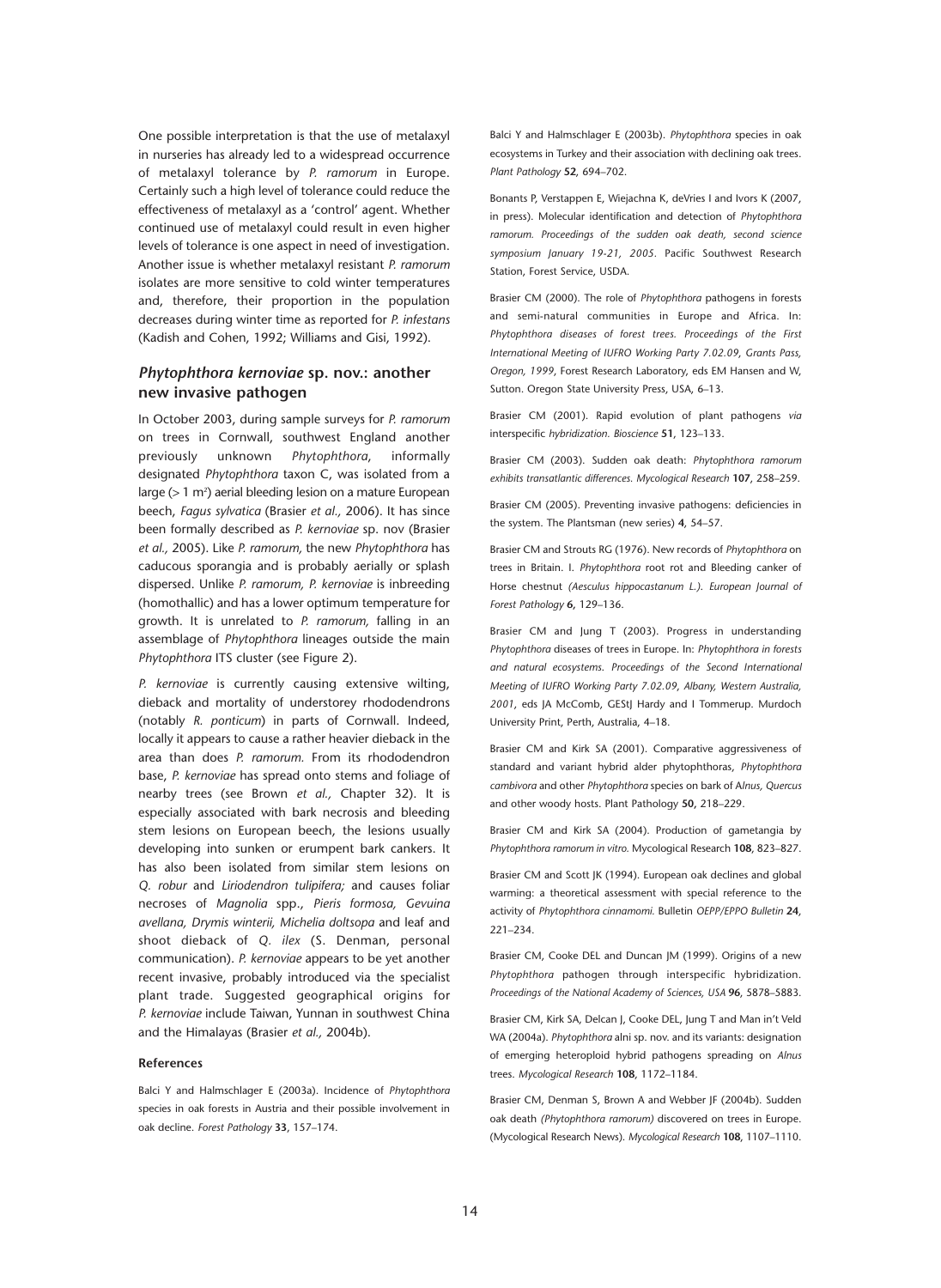Brasier CM, Denman S, Rose J, Kirk SA, Hughes KJD, Griffin RL, Lane CR, Inman AJ and Webber JF (2004c). First report of ramorum bleeding canker on *Quercus falcata,* caused by *Phytophthora ramorum. Plant Pathology* **53**, 804.

Brasier CM, Beales PA, Kirk SA, Denman S and Rose I (2005). *Phytophthora kernoviae* sp. nov., an invasive pathogen causing bleeding stem lesions on forest trees and foliar necrosis of ornamentals in Britain. *Mycological Research* **109**, 1–7.

Brasier CM, Rose J, Kirk S, Denman S and Webber JF (2007, in press). Comparative host range and aggressiveness of *Phytophthora ramorum* and *P. kernoviae* sp. nov., (Ptc) on North American and European trees. *Proceedings of the sudden oak death, second science symposium January 19-21, 2005.* Pacific Southwest Research Station, Forest Service, USDA.

Brasier CM, Kirk S and Rose J (2007, in press). Adaptive differences between *Phytophthora ramorum* isolates from Europe and North America: evidence for separate subspecies. *Proceedings of the sudden oak death, second science symposium January 19-21, 2005.* Pacific Southwest Research Station, Forest Service, USDA.

Brown AV and Brasier CM (2007, in press). Presence of *Phytophthora ramorum, P. kernoviae, P. cambivora* and *P. citricola* in tree xylem. *Plant Pathology*.

Cech TL and Jung T (2005). *Phytophthora* – Wurzelhalsfäulen an Buchen nehmen auch in Österreich zu (*Phytophthora*-disease of European beech – an increasing problem in Austria). *Forstschutz Aktuell* **34**, 7–8.

Cooke DEL, Drenth A, Duncan JM, Wagels G and Brasier CM (2000). A molecular phylogeny of *Phytophthora* and related oomycetes. Fungal Genetics and Biology 30, 17–32.

Cooke DEL, Jung T, Williams NA, Schubert R, Oßwald W and Duncan JM (2005). Genetic diversity of European populations of the oak fine-root pathogen *Phytophthora* quercina. *Forest Pathology* **35**, 57–70.

Day WR (1938). Root-rot of sweet chestnut and beech caused by species of *Phytophthora*. I. Cause and symptoms of disease: Its relation to soil conditions. *Forestry* **12,** 101–116.

Denman S, Kirk SA, Brasier CM, Webber JF, 2005. *In vitro* leaf inoculation studies as an indication of tree foliage susceptibility to *Phytophthora ramorum* in the UK. *Plant Pathology* **54**, 512–521.

Hartmann G, Blank R and Kunca A (2005). Wurzelhalsfäule der Buche durch *Phytophthora cambivora:* Schäden, gefährdete Standorte und betroffene Baumarten in Nordwestdeutschland (collar rot of *Fagus sylvatica* caused by *Phytophthora cambivora* – type of damage, endangered sites and susceptible hosts in northwestern Germany). *Forst und Holz* **60**, 139–144.

Ivors KL, Hayden KJ, Bonants PJM, Rizzo DM and Garbelotto M (2004). AFLP and phylogenetic analyses of North American and European populations of *Phytophthora ramorum. Mycological Research* **108**, 378–392.

Ivors KL, Hayden KJ, Bonants PJM, Rizzo DM and Garbelotto M (2004). AFLP and phylogenetic analyses of North American and European populations of *Phytophthora ramorum. Mycological Research* **108**, 378–392.

Jönsson U (2004). *Phytophthora* and oak decline – impact on seedlings and mature trees in forest soils. PhD thesis, Lund University, Sweden, pp 121.

Jönsson U, Jung T, Rosengren U, Nihlgard B and Sonesson K (2003). Pathogenicity of Swedish isolates of *Phytophthora quercina* to *Quercus robur* in two different soils. *New Phytologist* **158**, 355–364.

Jönsson U, Jung T, Sonesson K and Rosengren U (2005). Relationships between health of *Quercus robur,* occurrence of *Phytophthora* species and site conditions in southern Sweden. *Plant Pathology* **54**, 502–511.

Jung T (2005). Wurzel- und Stammschäden an Buchen (Fagus sylvatica L.) durch bodenbürtige *Phytophthora* – Arten in Bayern: Schadbilder, Verbreitung und Standortbezüge (Phytophthora root and collar rot and aerial bleeding cankers of beech (*Fagus sylvatica* L.) in Bavaria – symptoms, distribution and site relations). F*orst und Holz* **60**, 131–139.

Jung T and Blaschke H (1996). *Phytophthora* root rot in declining forest trees. Phyton *(Austria)* **36**, 95–101.

Jung T and Blaschke M (2004). *Phytophthora* root and collar rot of alders in Bavaria: distribution, modes of spread, and possible management strategies. *Plant Pathology* **53**, 197–208.

Jung T, Blaschke H and Oßwald W (2000). Involvement of *Phytophthora* species in Central European oak decline and the effect of site factors on the disease. *Plant Pathology* **49**, 706–718.

Jung T, Cooke DEL, Blaschke H, Duncan JM and Osswald W (1999). *Phytophthora quercina* sp. nov., causing root rot of European oaks. *Mycological Research* **103**, 785–98.

Jung T, Hansen EM, Winton L, Oßwald W and Delatour C (2002). Three new species of *Phytophthora* from European oak forests. *Mycological Research* **106**, 397–411.

Jung T, Nechwatal J, Cooke DEL, Hartmann G, Blaschke M, Oßwald WF, Duncan JM and Delatour C (2003). *Phytophthora pseudosyringae* sp. nov., a new species causing root and collar rot of deciduous tree species in Europe. *Mycological Research* **107**, 772–789.

Jung T, Hudler GW, Jensen-Tracy SL, Griffiths HM, Fleischmann F and Oßwald W (2005). Involvement of *Phytophthora* species in the decline of European beech in Europe and the USA. *Mycologist* **19**, 159–166.

Kadish D and Cohen Y (1992). Overseasoning of metalaxylsensitive and metalaxyl-resistant isolates of *Phytophthora* infestans in potato tubers. *Phytopathology* **82**, 887–889.

Leonhard S (2004). Vorkommen und Bedeutung pilzähnlicher Phytopathogene (Abt. Oomycota) in ausgewählten Eichenbeständen des Freistaates Sachsen (Occurrence and importance of fungal-like oomycete pathogens in selected oak stands of Saxony). Diploma thesis, Technical University of Dresden, Tharandt, 72.